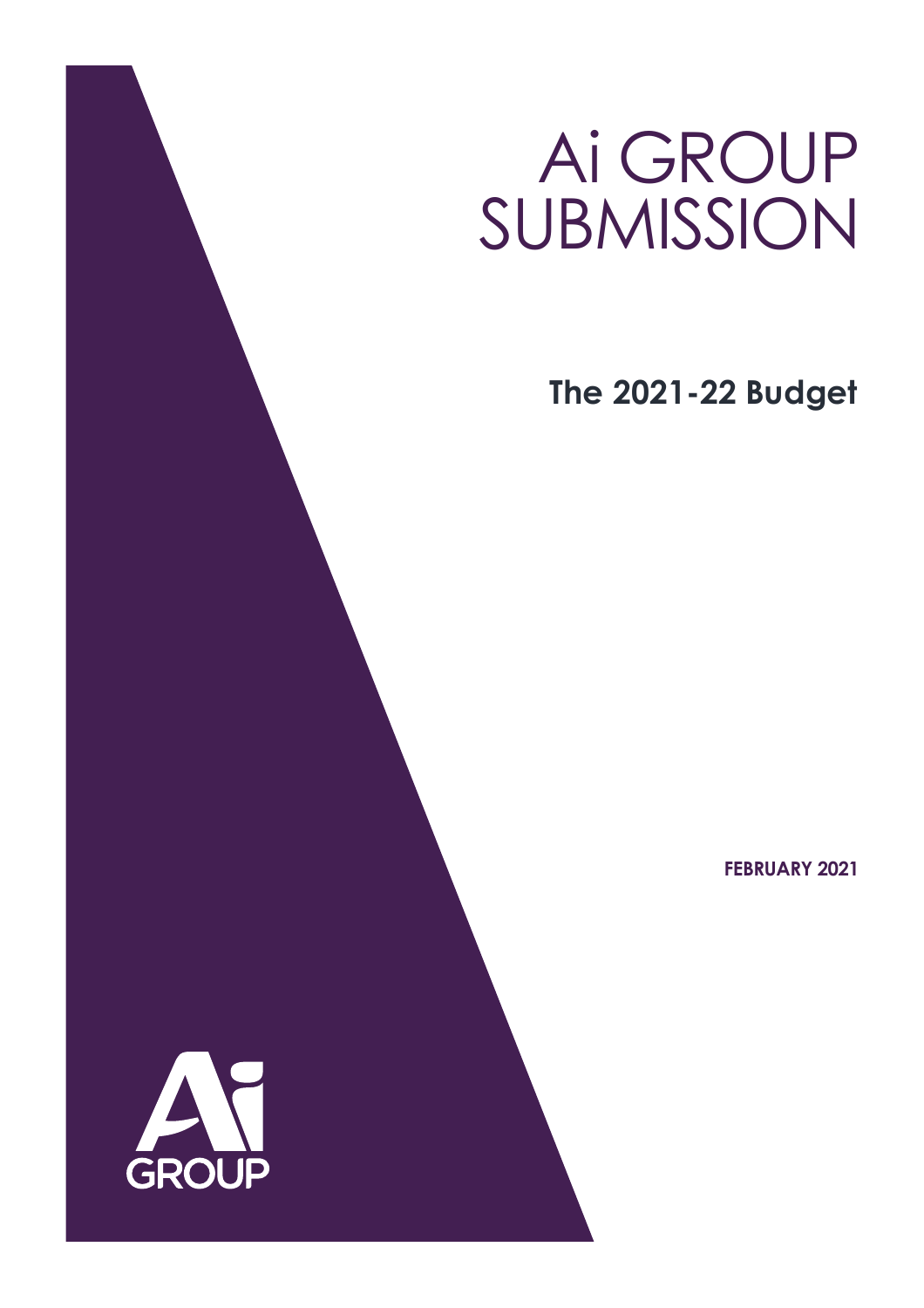# **Contents**

| No.                                  | <b>Topic</b>                                                       | Page         |
|--------------------------------------|--------------------------------------------------------------------|--------------|
| 1.                                   | <b>Executive summary and summary of recommendations</b>            | $\mathbf{3}$ |
|                                      | Part 1: The Economy and the Budget                                 |              |
| 2.                                   | Overview of the economy and current challenges                     | 8            |
| 3.                                   | <b>Policy contours</b>                                             | 11           |
| <b>Part 2: Detailed Policy Areas</b> |                                                                    |              |
| 4.                                   | <b>Addressing areas of ongoing concentrated Covid-19</b><br>impact | 15           |
| 5.                                   | <b>Education and training</b>                                      | 15           |
| 6.                                   | Improving the immediate expensing of depreciating assets           | 28           |
| 7.                                   | Lifting businesses' digital capabilities                           | 29           |
| 8.                                   | <b>Climate and energy</b>                                          | 29           |
| 9.                                   | <b>Circular economy and waste</b>                                  | 31           |
| 10.                                  | <b>Population and immigration</b>                                  | 31           |
| 11.                                  | Vaccine nationalism and regional support                           | 32           |
| 12.                                  | <b>Remodelling the Fair Entitlements Guarantee</b>                 | 32           |
| 13.                                  | Improving the integrity of tobacco taxation                        | 33           |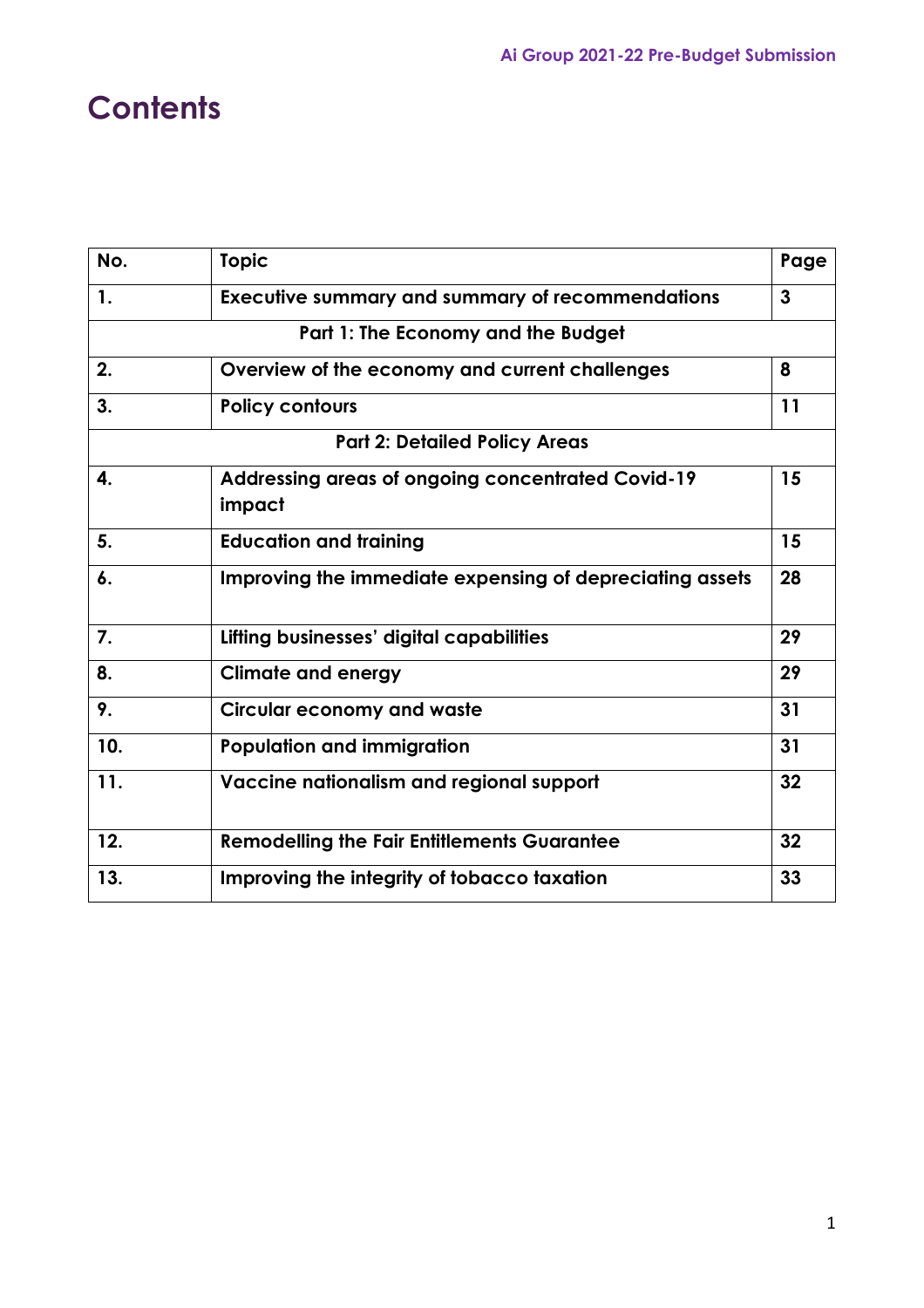# **About Australian Industry Group**

The Australian Industry Group (Ai Group®) is a peak national employer organisation representing traditional, innovative and emerging industry sectors. We have been acting on behalf of businesses across Australia for nearly 150 years.

Together with partner organisations we represent the interests of more than 60,000 businesses employing more than 1 million staff. Our members are small and large businesses in sectors including manufacturing, construction, engineering, transport & logistics, labour hire, mining services, the defence industry, civil airlines and ICT.

Our vision is for *thriving industries and a prosperous community*. We offer our membership high quality services, strong advocacy and an effective voice at all levels of government underpinned by our respected position of policy leadership and political non-partisanship.

# **Australian Industry Group contact for this submission**

Peter Burn, Chief Policy Advisor Telephone: 0427 666 579 or 02 9466 5566 Email: [peter.burn@aigroup.com.au](mailto:peter.burn@aigroup.com.au)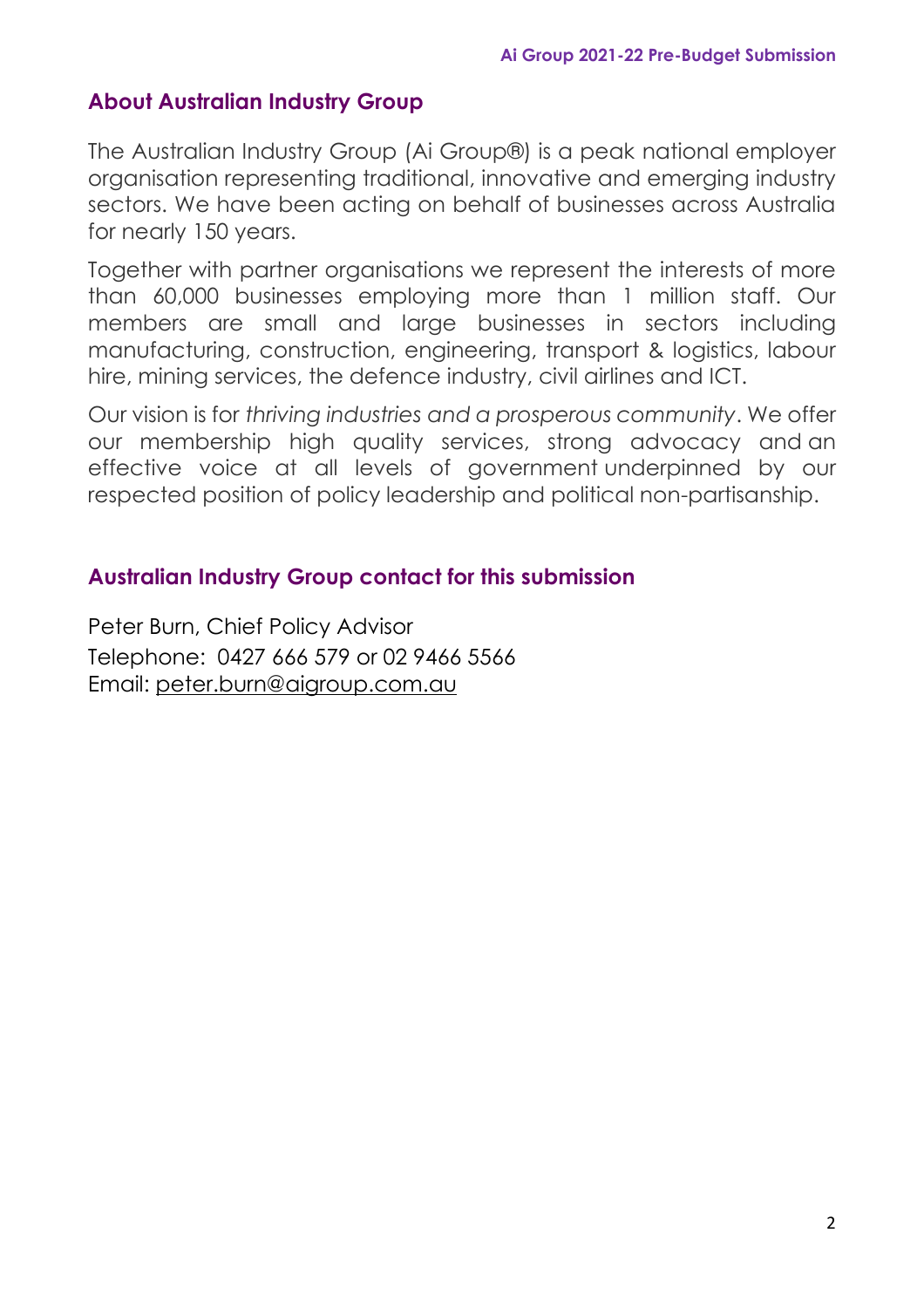### **1. Executive summary and summary of recommendations**

The 2021-22 Budget is an opportunity to secure and build on the recovery from the dramatic economic impacts of Covid-19 and to take key steps to lift the longerterm capacity and dynamism of the Australian economy.

Australia's recovery from the Covid-19 crisis is proceeding at a faster pace than was previously expected. While recent signs are very encouraging and are pointing to further progress over coming months, Ai Group remains wary of the possibility that what we have seen to date is a more of a policy-led bounce than a self-sustaining recovery.

With key elements of fiscal stimulus already ended or due to end in March, there remains the risk that recovery could stall, and business and consumer confidence could deteriorate during the second quarter of 2021. This is even though, under current settings, considerable stimulus from other measures will continue to flow over the year ahead and beyond.

While the picture will become clearer over the next couple of months, an early announcement of key measures that could take effect in the second quarter could address the risk of a premature wind down of fiscal support. There is no sign that adopting such measures would place prices or wages pressure on the economy.

These measures could include targeted support for businesses and employees experiencing ongoing severe impacts from Covid-19; additional support for the employment and retention of apprentices and trainees; a new national cadetship program and a relatively modest extension to the immediate expensing of depreciating assets measure.

Beyond the important issue of the extent and timing of further stimulus, the 2021-22 Budget is an opportunity to take further steps to address underlying fragilities in the economy that were evident well before the onset of the Covid-19 crisis.

For this Budget, Ai Group proposes a concerted effort to build on the start that has been made in modernising Australia's approach to education and training. This area is a key to lifting opportunity, employment and employability; to securing longer-term productivity gains; and ultimately to improving social mobility and social cohesion.

We also propose measures across a range of policy areas including in the development of the digital capabilities of businesses and other organisations; in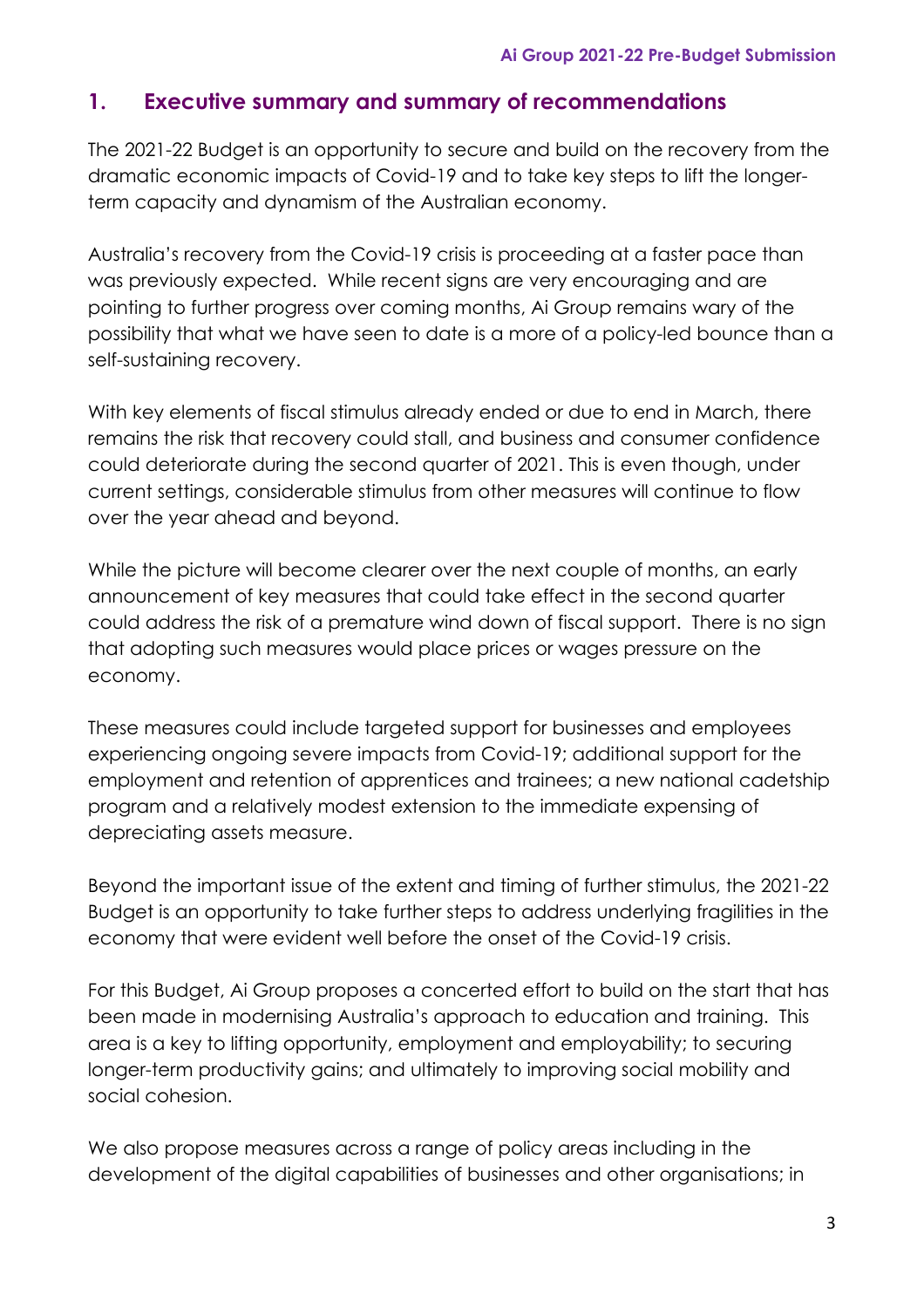advancing energy efficiency; supporting the advance of hydrogen as an energy source; and accelerating the development of a domestic recycling industry.

The submission also proposes several measures that will help reduce the most severe impacts of the current disruption to immigration. These include federal support for the states and territories to expand quarantining capacity both as a means of increasing the pace of return of Australians abroad and to create opportunities for the inflow of non-Australians to address key areas of skills shortage. We also propose the federal Government create new pathways for the conversion of temporary work visas into permanent visas. This would apply to people currently in Australia and would address the restrictions in many visa categories against looking for different work opportunities.

## **Summary of recommendations**

#### **Addressing areas of ongoing concentrated Covid-19 impact**

- Support for businesses and employees to prevent a permanent loss of capability in industries and supply chains severely impacted by ongoing Covid-19 restrictions.
- Extend the funding for the International Freight Assistance Mechanism (IFAM) until our international borders have re-opened and international flight schedules have normalised.

#### **Skills and Education**

- Raise apprenticeship incentive rates to reflect the rising costs to employers of supervising and training apprentices.
- Make available apprentice supervisor workshops for employers of apprentices eligible for Commonwealth incentives and consider additional recruitment support for SMEs and those new to apprenticeships.
- Provide targeted funding to GTOs to support their activities to help disadvantaged groups, and to help SMEs participate in the apprenticeship system, similar to the previous Joint Group Training Program.
- Establish a new national internship and cadetship program that encourages businesses to provide employment opportunities for VET and higher education students.
- Identify a broader range of new priority occupations for higher skill programs in order to increase participation.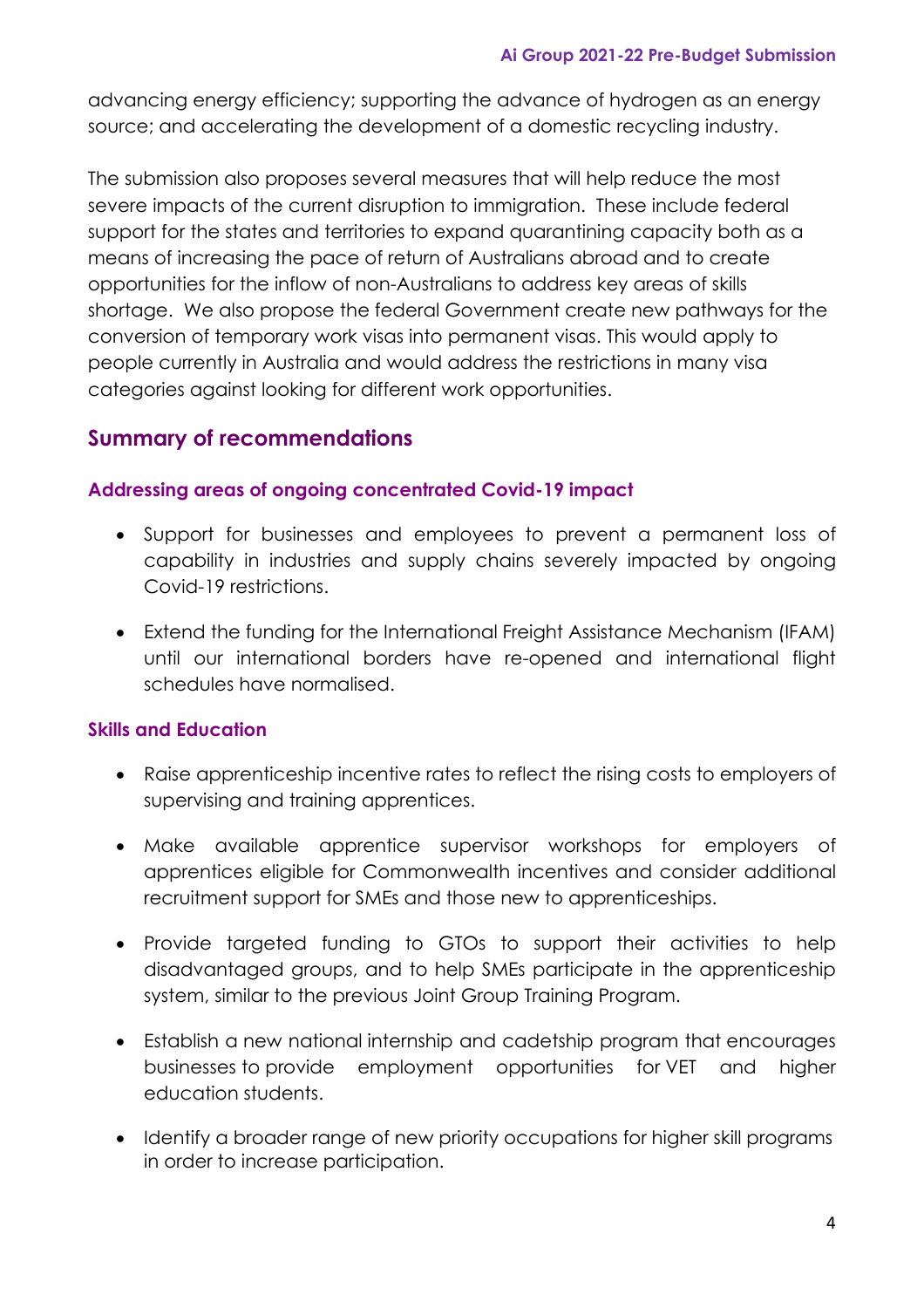- Promote the uptake of higher apprenticeship initiatives by providing employer incentives and addressing systemic challenges to their implementation.
- Introduce a workforce development support program that provides guidance with skill needs planning and training delivery relating to new company directions and subsidised training.
- Introduce a national support program for displaced workers.
- Fund Industry-education sector collaborative hubs.
- Strengthen VET industry engagement through the establishment of a national industry advisory body.
- Proceed with flexible education and training frameworks utilising the AQF review directions.

#### **Improving the immediate expensing of depreciating assets**

• Build leeway into the immediate expensing of depreciating assets measure so it is available for investments where contracts have been signed by 30 June 2022 and where the new assets are installed and ready for use by 30 June 2023.

#### **Lifting businesses' digital capabilities**

- Both for new and existing areas of digital regulation, regulatory agencies should be sufficiently resourced and encouraged to ensure efficient regulatory practices, including by developing digestible information about business obligations and compliance.
- Where appropriate, resources should also be allocated to assist businesses and other organisations build familiarity with regulatory obligations and help them upskill and develop new compliance processes and practices.

#### **Climate and energy**

- Offer matching funds for new or additional state and territory energy efficiency policies, with a requirement for information-sharing on these programs between jurisdictions.
- Leverage the \$43 m that ARENA has to support large energy user studies on opportunities for energy cost reduction by committing to capital grants for opportunities taken up on a matched-funding basis. This would deliver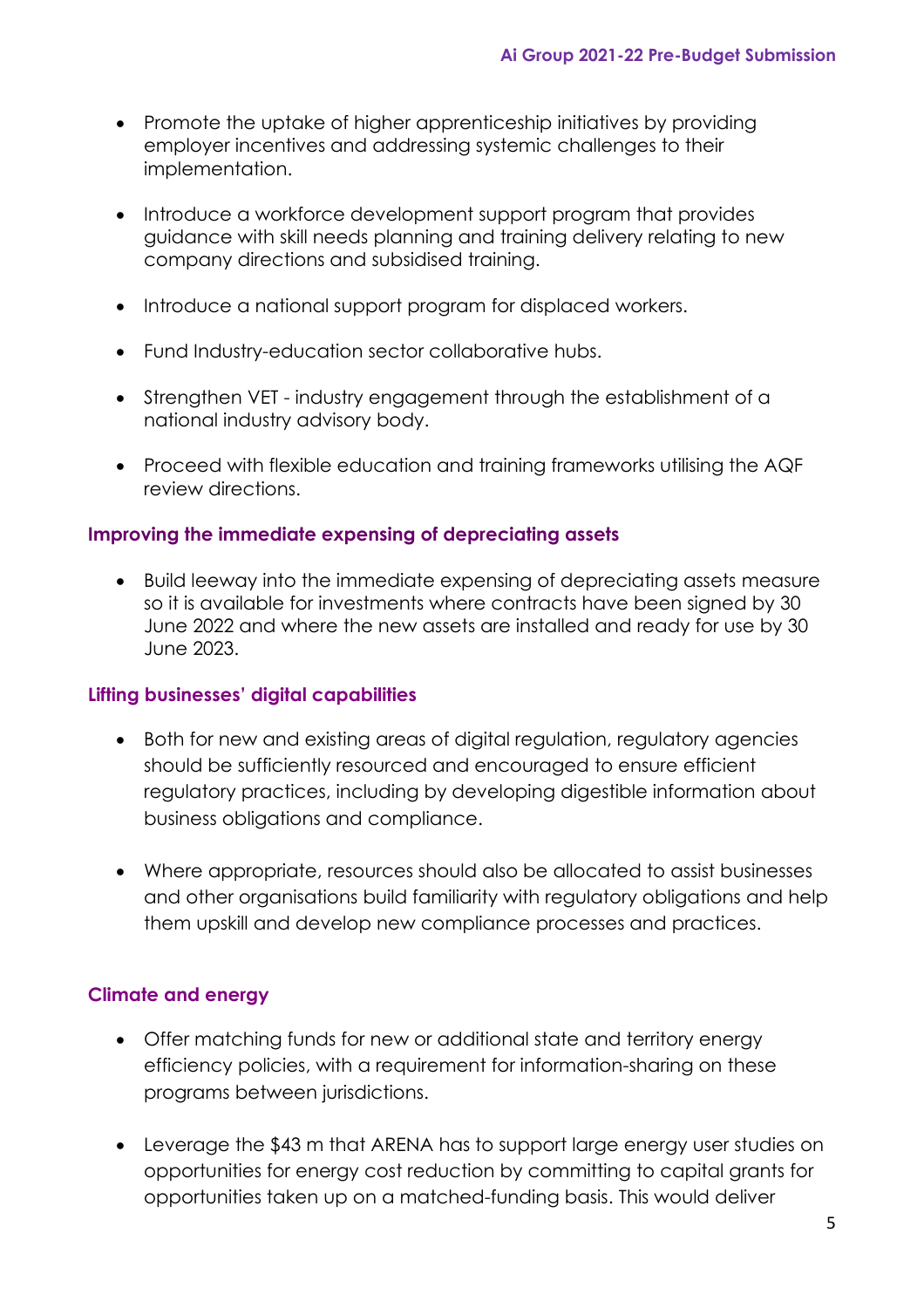dramatic progress on the process heat improvements identified by ARENA and create more than 7,000 job-years of employment.

- Add further federal initiatives where state and territory policies on energy efficiency are lacking. Private housing and agriculture seem set to be missed; substantial matched funding for efficiency upgrades in these areas would be extremely useful.
- Consult widely on options for a large long-term scheme to support rollout of hydrogen, and potentially other relevant technologies such as biogas.
- Allocate at least a further \$500m for an expanded second round of ARENA's existing \$70m hydrogen deployment funding round.

#### **Circular economy and waste**

• To further support the development of a viable domestic recycling industry, Ai Group proposes the Government undertake a review to identify the best ways to address cost gaps between recycled and virgin materials.

#### **Population and immigration**

- While maintaining rigorous and effective procedures, the federal government should work with the states and territories to expand the capacity of quarantining arrangements including to accommodate greater numbers of returning Australian citizens.
- Within the capacity of safe and effective quarantining, every effort should be made to facilitate the inflow of skilled migrants required to secure recovery and growth of domestic activity;
- Measures should be taken to ensure that in-country temporary workers are more readily able to become permanent migrants free from the restrictions associated with visa categories that currently do not permit a pathway to permanent migration.

#### **Vaccine nationalism and regional support**

- Further resourcing should be considered for the provision of vaccines and distribution advice and support for Pacific nations and our ASEAN neighbours.
- Australia should take a leading role in speaking against vaccine nationalism and calling for the G20 to work to ensure that less developed countries have safe and ready access to vaccines.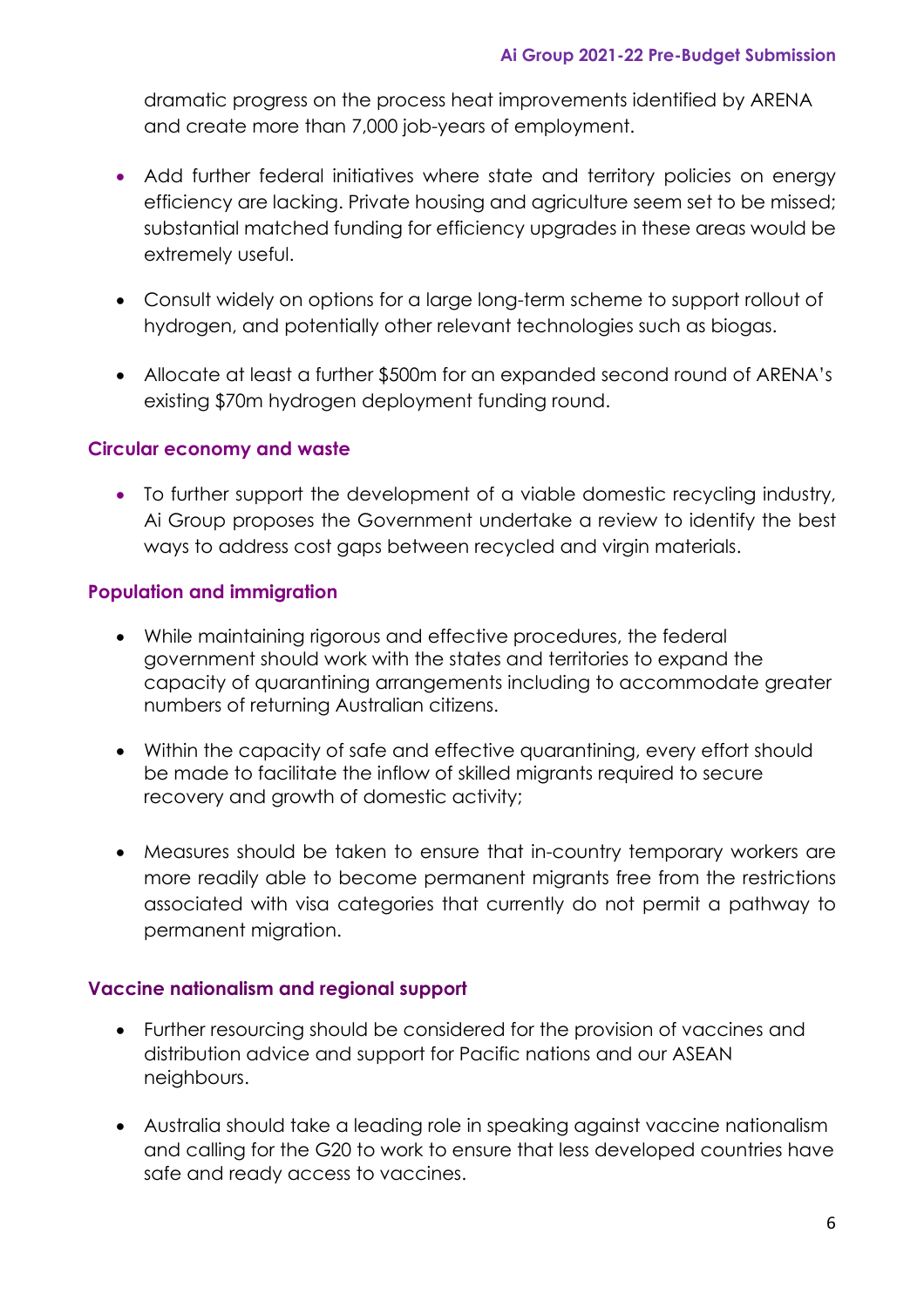#### **Remodelling the Fair Entitlements Guarantee**

• The Fair Entitlements Guarantee (FEG) should be restructured to improve equity and reduce major budgetary risks by limiting redundancy payments to the minimum amounts specified in the National Employment Standards and by ensuring that current uncertainties about the definition of casual employees do not create scope for double-dipping under the scheme.

#### **Improving integrity of tobacco taxation**

• Ai Group proposes the federal Government adopt the recommendations of the Parliamentary Joint Committee on Law Enforcement's 2020 report *Illicit Tobacco* to take further steps to improve enforcement in relation to the distribution of tobacco products that have not been subject to tobacco excise.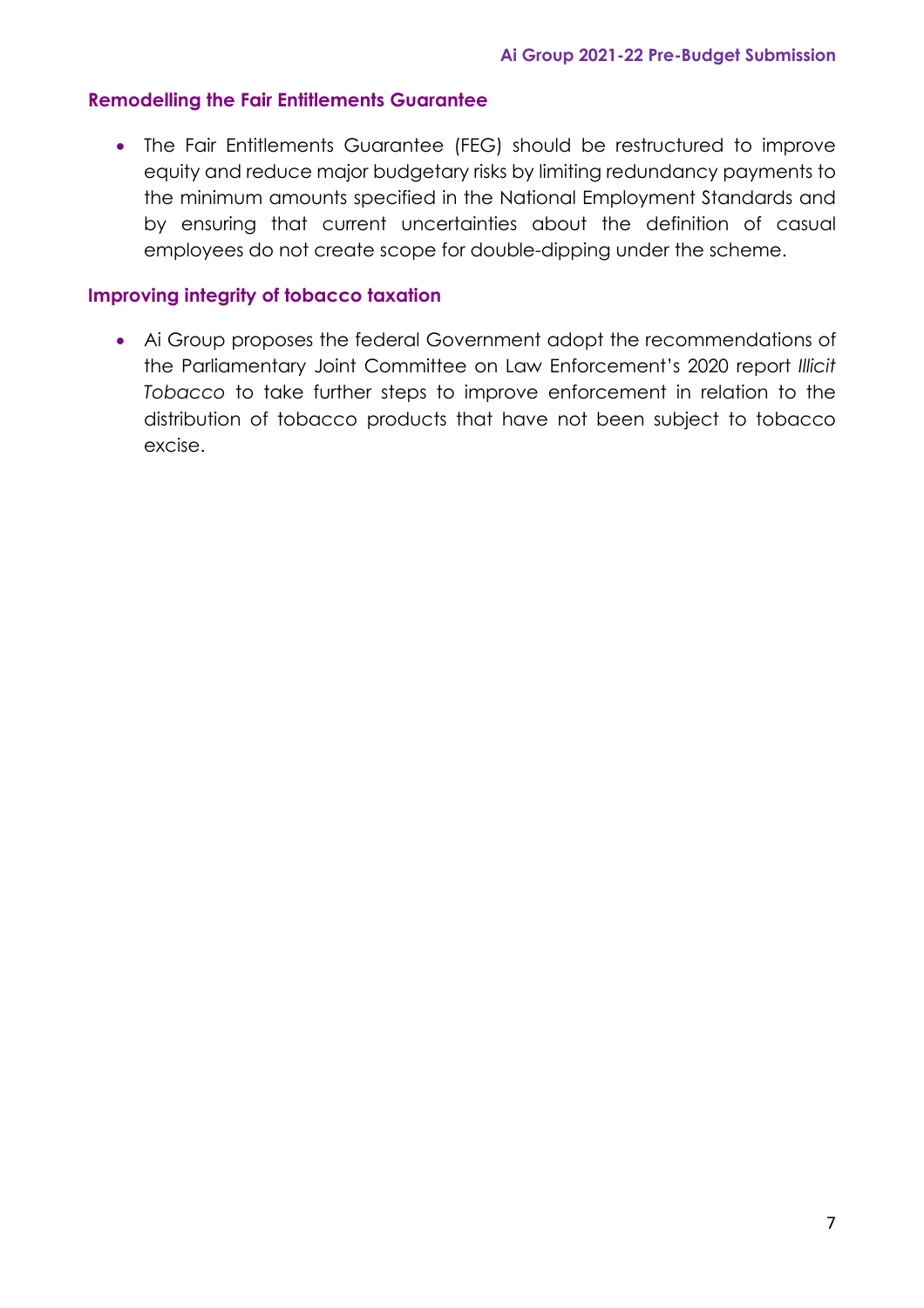# **Part 1: The Economy and the Budget**

# **2. Overview of the economy and current challenges**

Ai Group has recently released a detailed report on current business conditions *Business experiences in 2020 and outlook for 2021* which is included as an attachment to this submission.

**Ai Group's report** *Business experiences in 2020 and outlook for 2021* **can be accessed at:**

**[https://cdn.aigroup.com.au/Reports/2020/Business\\_outlook\\_2021\\_report.pdf](https://cdn.aigroup.com.au/Reports/2020/Business_outlook_2021_report.pdf)**

**and an infographic summary of major findings is available at**

**[https://cdn.aigroup.com.au/Reports/2020/Business\\_outlook\\_2021\\_infographic.pdf](https://cdn.aigroup.com.au/Reports/2020/Business_outlook_2021_infographic.pdf)**

In this brief section we draw on that report and on other information in setting out our view of the state of the economy and the challenges we see as most relevant to framing the 2021-22 Budget.

The recovery to date from Australia's Covid-19 recession is considerably stronger than earlier expectations.

- At 3.3 per cent, GDP growth in the September quarter was well above most forecasts.
- The number of people in employment grew in six of the seven months following May and recovered by 784,000 over this period compared with the 878,000 reduction in the number of people employed over the three months to the end of May.
- Despite an unexpectedly firm recovery in workforce participation, the unemployment rate fell to 6.6 per cent December. This is an impressive improvement on the peak of 7.5 per cent reached in July and well shy of the mid-year fears of the unemployment rate reaching 10 per cent.

Ai Group's measures of business performance over the course of 2020 (Chart 1) record the extent of decline and the beginnings of recovery towards the end of the year (measures of over 50 indicate growth).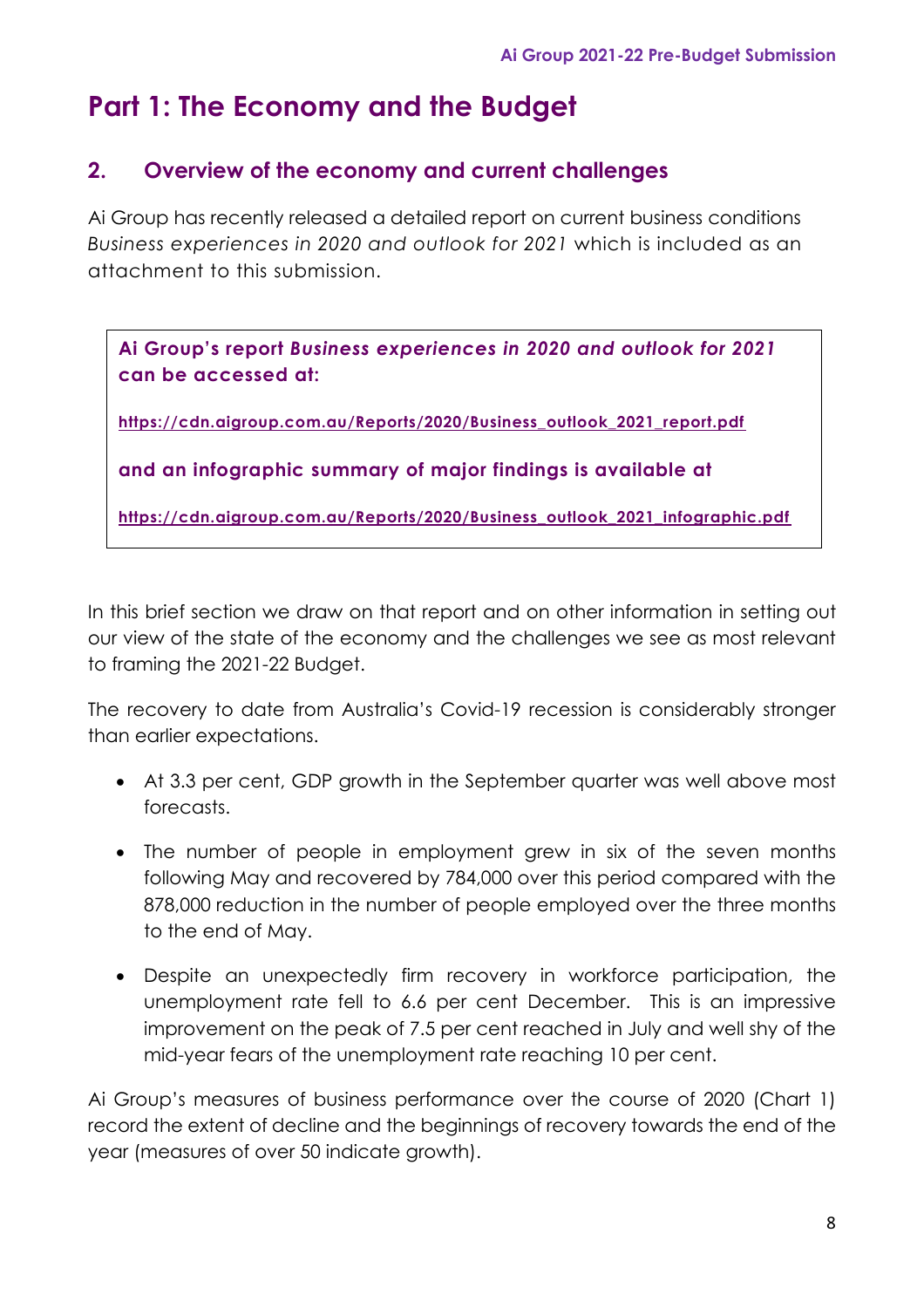

**Chart 1: Ai Group's Monthly Business Performance Index (PBI) (and component indices) over 2020 (trend series)**

Sources: The Australian PBI; manufacturing: the Australian PMI®: Services: the Australian PSI®; and construction the Australian PCI® (with the Housing Industry Association).

While the steps towards recovery are very encouraging, the impacts of Covid-19 remain severe by any standards.

- GDP at the end of the September quarter was still 4.2 per cent below the level reached at the end of 2019.
- 278,000 more people were unemployed or underemployed in December 2020 than a year earlier.

Securing a full recovery will not be easy. This is particularly the case because, at least for the year ahead, notwithstanding the high hopes being placed on vaccination, there is likely to be a need to manage intermittent outbreaks and to continue to adjust to disruptions to work, social activity, commuting and interstate movement. Tight constraints on international travel is a further barrier.

Constrained international travel has pulled the rug from under immigration which has been a staple of Australian economic growth and has been critical to the supply of key skills. This presents particular challenges for the housing industry and could act as a brake on the recovery and expansion potential of many businesses.

Another challenge for policy is how to address the particular concentrations of ongoing severe impact of Covid-19 and avoid the risk of a permanent loss, or a very heavy erosion of capability. To date many businesses and employees experiencing severe impacts have been insulated by JobKeeper which also has served as a vital element in stimulus to the overall economy. Its role in helping hold the economy together helped overshadow its impacts in dampening work incentives and the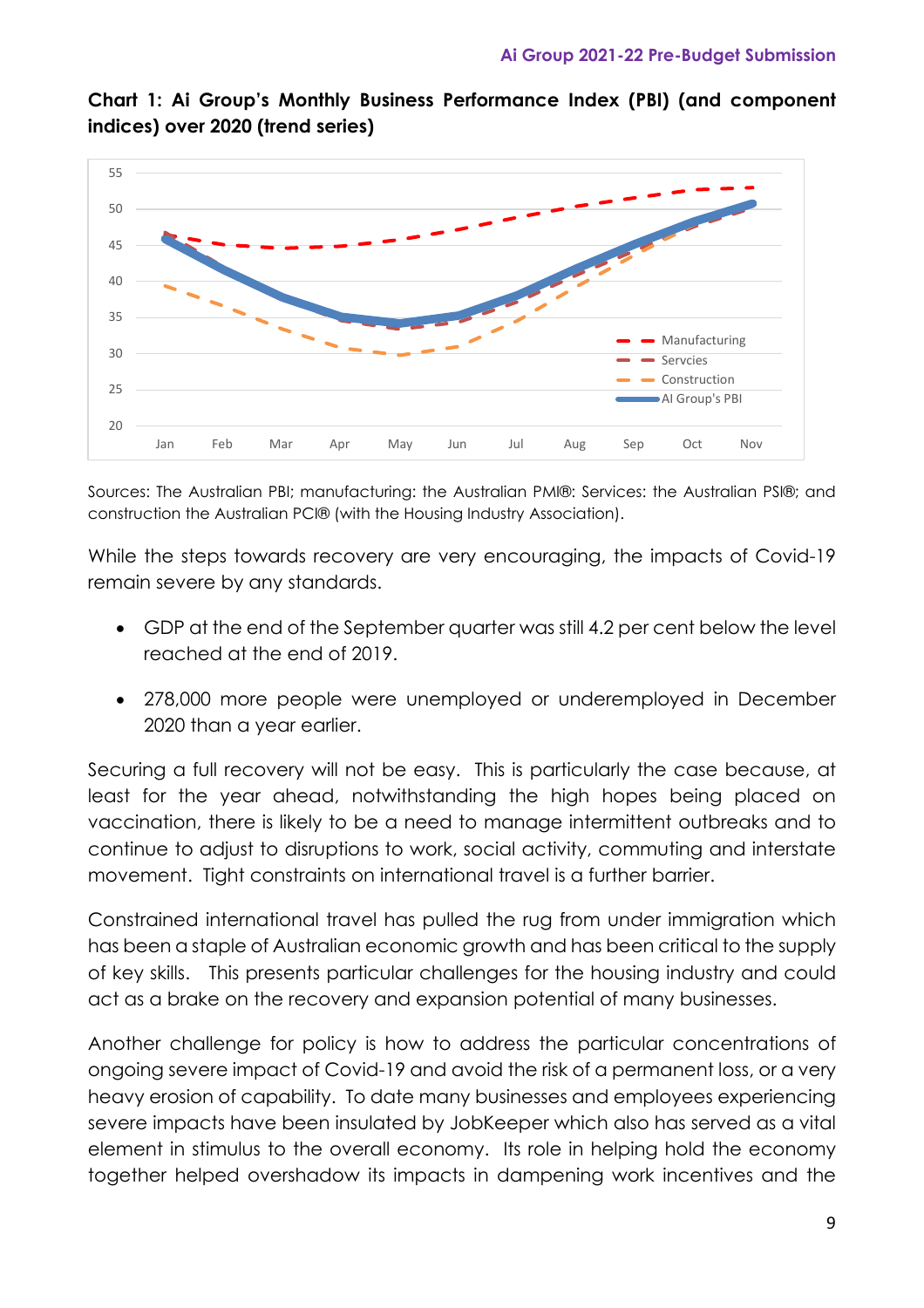normal processes of business attrition. A more tightly targeted approach to the remaining concentrations of severe impact of Covid-19 will be more appropriate as recovery builds and as the need for general stimulus fades.

Beyond the tasks of recovery and managing the ongoing impacts of Covid-19 adjustment, there remains the need to address the underlying weaknesses evident from well before the Covid-19 crisis. These weaknesses showed up in entrenched low productivity growth; weak business investment (especially outside of the mining sector); and disappointing real incomes growth. While the immediate emphasis needs to be on job creation, lifting output and rebuilding business and consumer confidence, the 2021-22 Budget should also include steps towards addressing the underlying weaknesses in the Australian economy.

The broader policy agenda required to reboot Australia's productivity growth is farreaching and, as discussed in Ai Group's Post Pandemic Policy Papers released in 20201, requires sustained and cooperative attention by all levels of government over an extended period. The agenda we identify includes education and training, workplace relations, industry development policies including business capability development and innovation, taxation, climate and energy, circulate economy and waste and workplace health and safety.

In this submission we place greatest focus on the education and training agenda both because it is fundamental to the long-run success of our economy and society and because of its role in improving employment and employability which are central to the further recovery and adaptability of the economy.

Important steps are in train in some of the other key areas – such as industry development including the important Modern Manufacturing Strategy) and workplace relations, and further near-term progress does not depend on additional budgetary measures. We also put forward measures below in relation to the climate and energy and circular economy and waste areas.

While making substantial progress on taxation reform, including to boost business investment, remains a high priority, substantial reform will require careful foundational work across the federation and the broader community and, with an already-crowded agenda, Ai Group does not see the 2021-22 Budget as the vehicle to initiate, or rule out, the substantial reform agenda that is required.

<sup>1</sup> See <https://www.aigroup.com.au/policy-and-research/policy-papers/>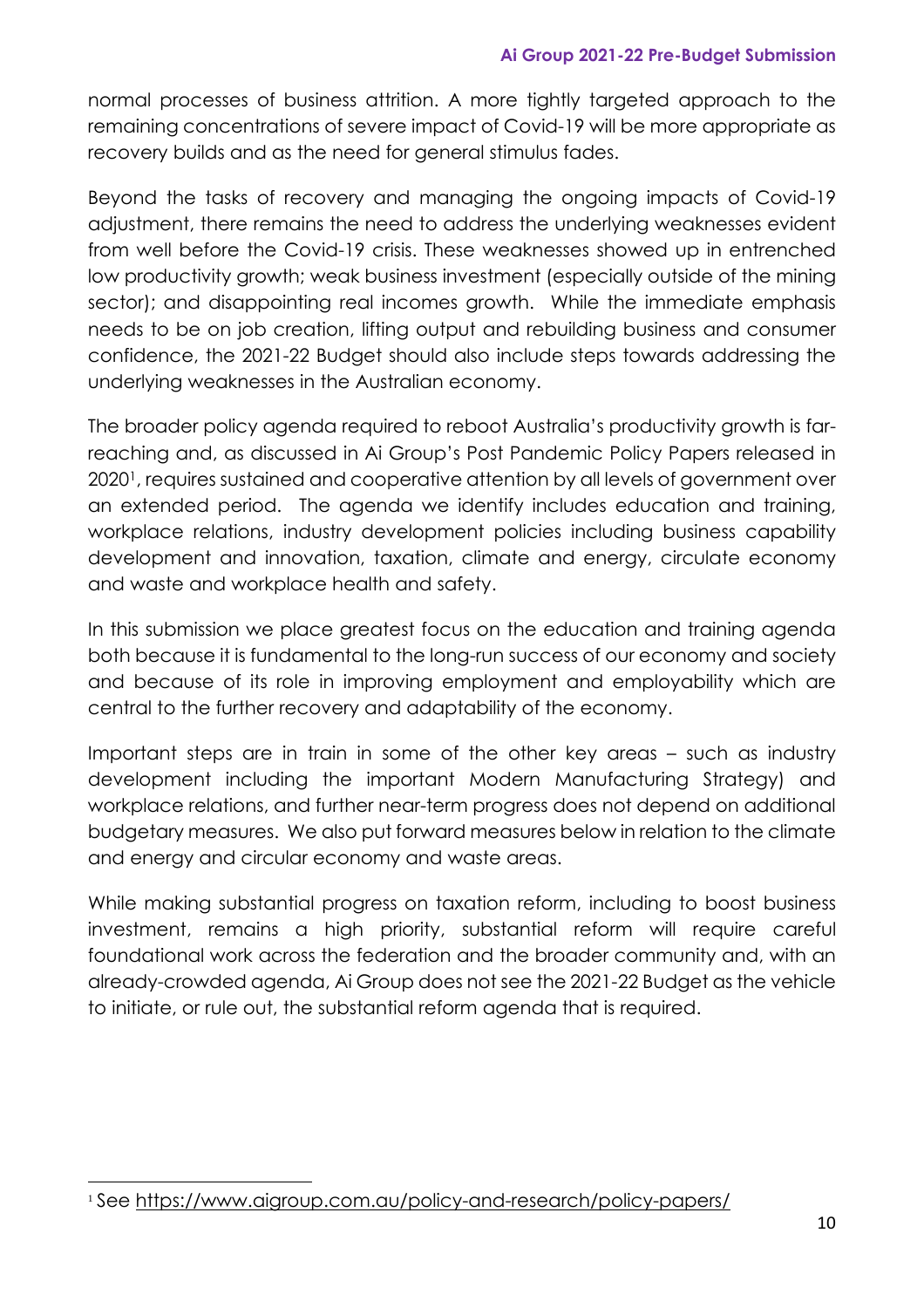# **3. Policy contours**

Ai Group supports the broad medium-term fiscal strategy set out in the 2020-21 Budget. That strategy balances the important task of consolidating the federal government's balance sheet over the medium term with both the scope for shortterm fiscal stimulus and the recognition that well-directed public sector investment has a key role to play in building a stronger economy and larger tax base.

This strategy sits alongside highly accommodative monetary policy and the readiness of the Reserve Bank to maintain this stance.

## **Additional fiscal stimulus and addressing areas of ongoing concentrated Covid-19 impact**

The unprecedented fiscal stimulus introduced over the course of 2020 played a central role in insulating the economy from the shockwaves of Covid-19 and ensured it was better positioned to bounce back as restrictions began to be lifted.

The key question over coming months is whether the pace of withdrawal of fiscal stimulus is appropriate or whether additional measures are needed before recovery is more firmly entrenched.

The more conspicuous elements of stimulus such as JobKeeper, the Coronavirus Supplement, the \$40 billion in withdrawals from superannuation accounts, and special payments to low and middle-income households have come to an end or are scheduled to do so by the end of March.

While this amounts to a substantial drop of inflows into the economy, a good deal of fiscal stimulus will continue to flow.

- This includes increased spending on infrastructure over the next few years; the personal income tax cuts; and, to lesser extents the JobMaker Hiring Credit and the incentives for business investment and loss carry-back provisions.
- It also includes the proportion of stimulus that has already been paid to households and businesses that has not yet been spent. A good part of this is likely to flow into circulation and help boost activity over the period ahead.

Despite this level of continuing stimulus, Ai Group remains cautious that what we have seen to date is more of a policy-led bounce than a self-sustaining recovery. The risk is that the present trajectory for the withdrawal of fiscal support could see momentum stall and household and business confidence deteriorate in the months after March.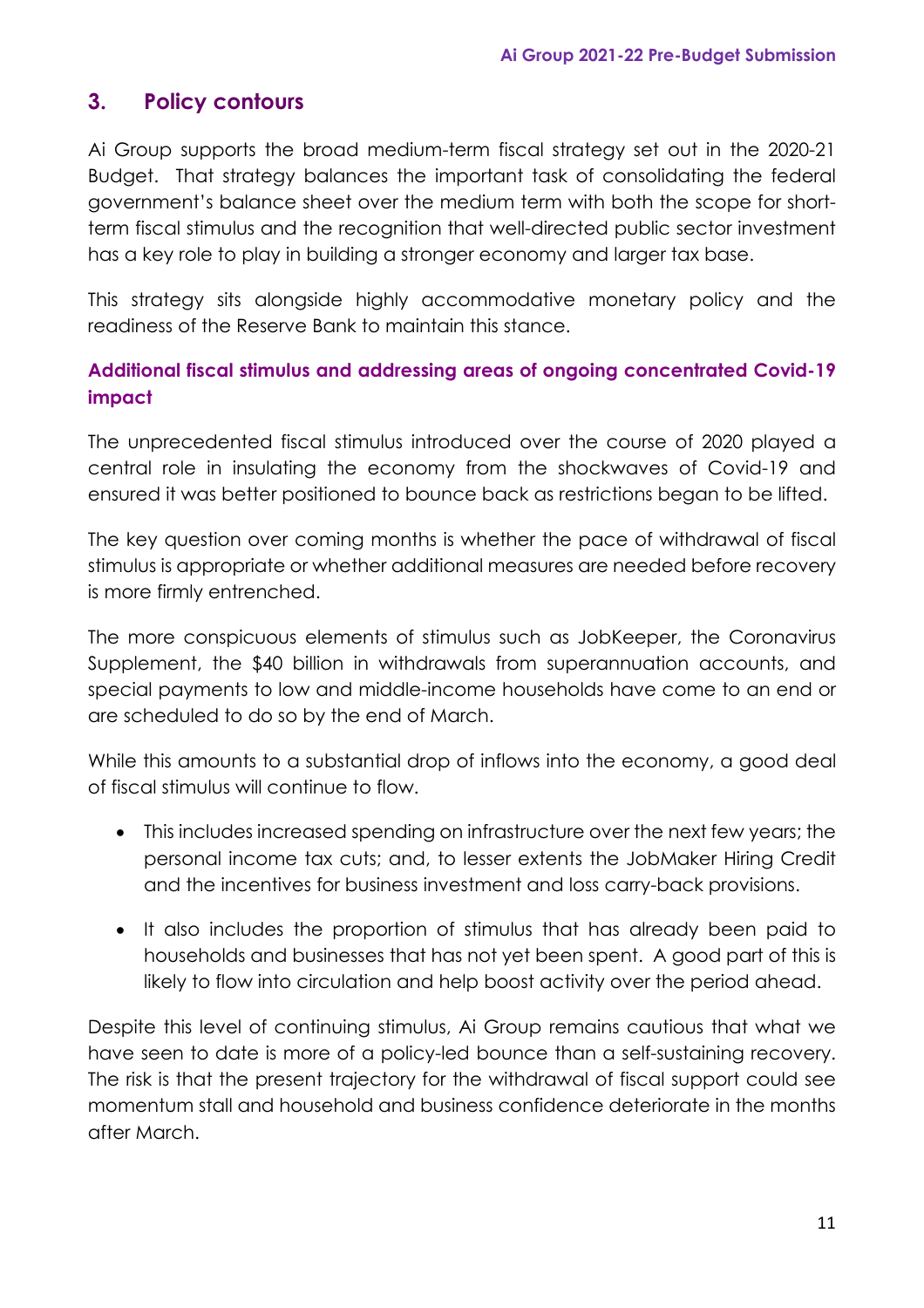We are concerned that the pace of recovery in the labour market slowed quickly once the initial impact of the easing of restrictions passed. As shown in Chart 2 below, across states other than Victoria, the pace of growth in hours work trended down from June. The downward trend was only temporarily interrupted as further impetus was generated nationally when restrictions were eased in Victoria. In Victoria itself the strong recovery of October and November had stalled by December and the national rate of growth of hours worked was only 0.1 per cent.



**Chart 2: Monthly change in houses worked: June to December 2020 (seasonally adjusted)**

Source: ABS, 6202.0 Labour Force Australia.

Whether the recovery does become more firmly entrenched will become clearer over coming months. However, if there is a need for further stimulus it should be delivered, or at the very least announced, well before the May Budget to minimise the risk of the recovery stalling in the second quarter of the year.

With little pressure on prices or wages, there would be little to fear from a macroeconomic management perspective from an additional fiscal boost ahead of the May Budget.

This timing fits with the imperative discussed above for the Government to introduce an approach to the further amelioration of the difficulties faced by businesses and employees in the concentrated areas of ongoing severe Covid-19 impacts. Many businesses linked to inbound tourism, international students, entertainment venues, and passenger transport among others continue to struggle and, in the absence of new measures will face a heightened risk of retrenchments and insolvency from late March.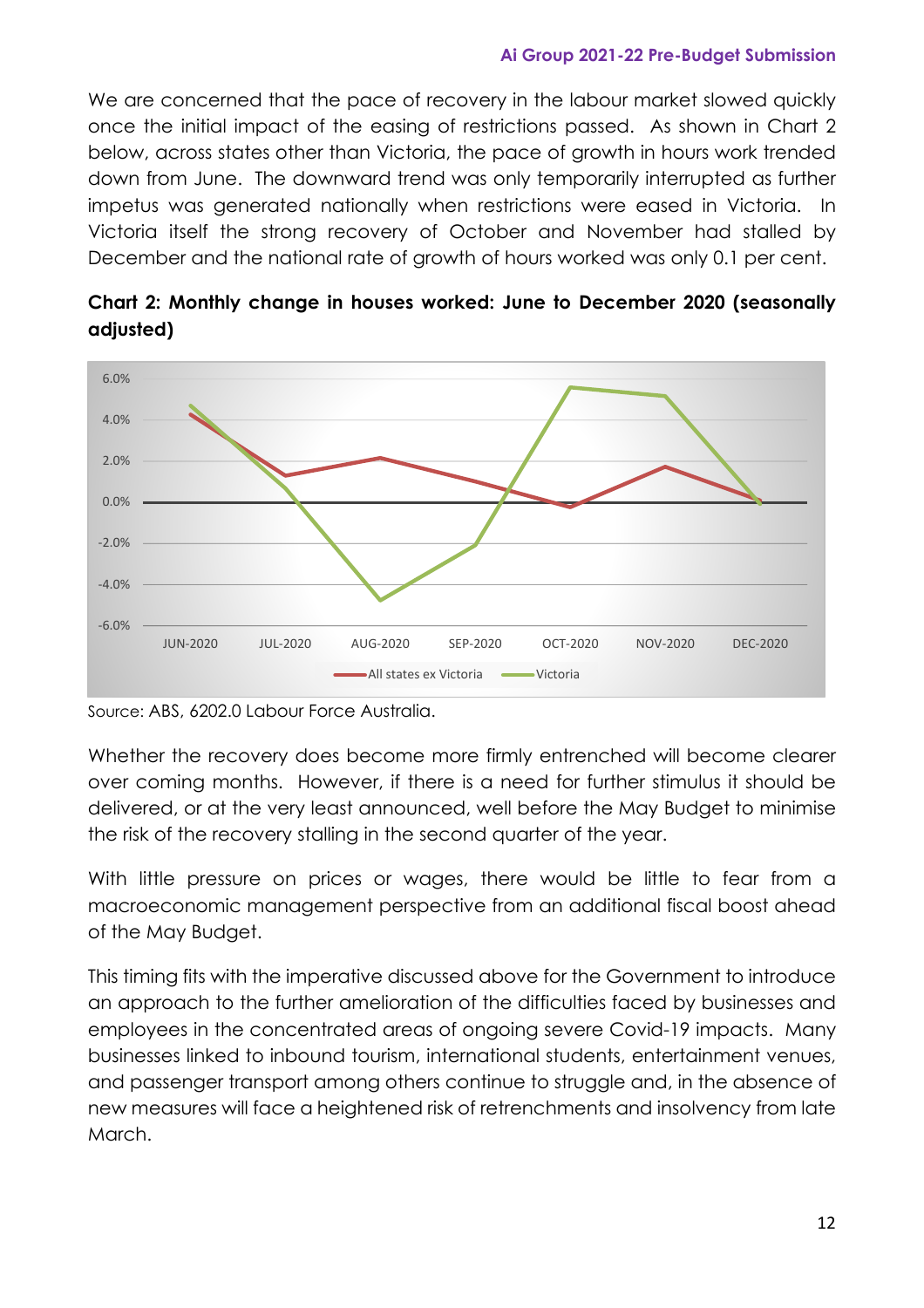The program should permit flexibility in the identification of eligible businesses and supply chains and support could be accompanied by the provision of business advisory services to ensure that restructuring and repositioning options were actively considered by eligible businesses.

A key measure the Government put in place last year for particularly severely impacted businesses was the International Freight Assistance Mechanism (IFAM). This is a temporary measure to keep international freight routes operating while Australia's international borders remain closed. Currently the funding is expected to end in the middle of 2021. Ai Group encourages the Government to extend the funding for the IFAM until our international borders have re-opened and international flight schedules have normalised.

Additional fiscal support over this period could be delivered by the early announcement of measures which, while essentially aimed at lifting the pace of productivity growth over the longer term, would also have near-term stimulatory benefits. For example, there are two measures in the broad skills and education agenda detailed in this submission that could be considered for early adoption to provide additional stimulus from March:

- Raise apprenticeship incentive rates to reflect the rising costs to employers of supervising and training apprentices; and
- Establish a new national internship and cadetship program that encourages businesses to provide employment opportunities for VET and higher education students.

Another measure that would provide additional fiscal stimulus is to adopt Ai Group's recommendation to improve the full expensing of depreciating assets announced by the Government in 2020.

#### **Other measures for the May Budget**

Beyond the near-term additional stimulus, Ai Group, is proposing the Government place a heavy emphasis on skills and education in the 2021-22 Budget. A more highly skilled Australian workforce is the foundation of future productivity growth; a return to real incomes growth; and the expansion of the opportunities that underwrite social mobility and social cohesion.

Ai Group is also proposing a refinement of the welcome focus the Government has given to the development of digital capabilities among Australian businesses.

We have recommendations for additional programs in support of the important tasks of boosting energy efficiency; supporting the development of hydrogen as an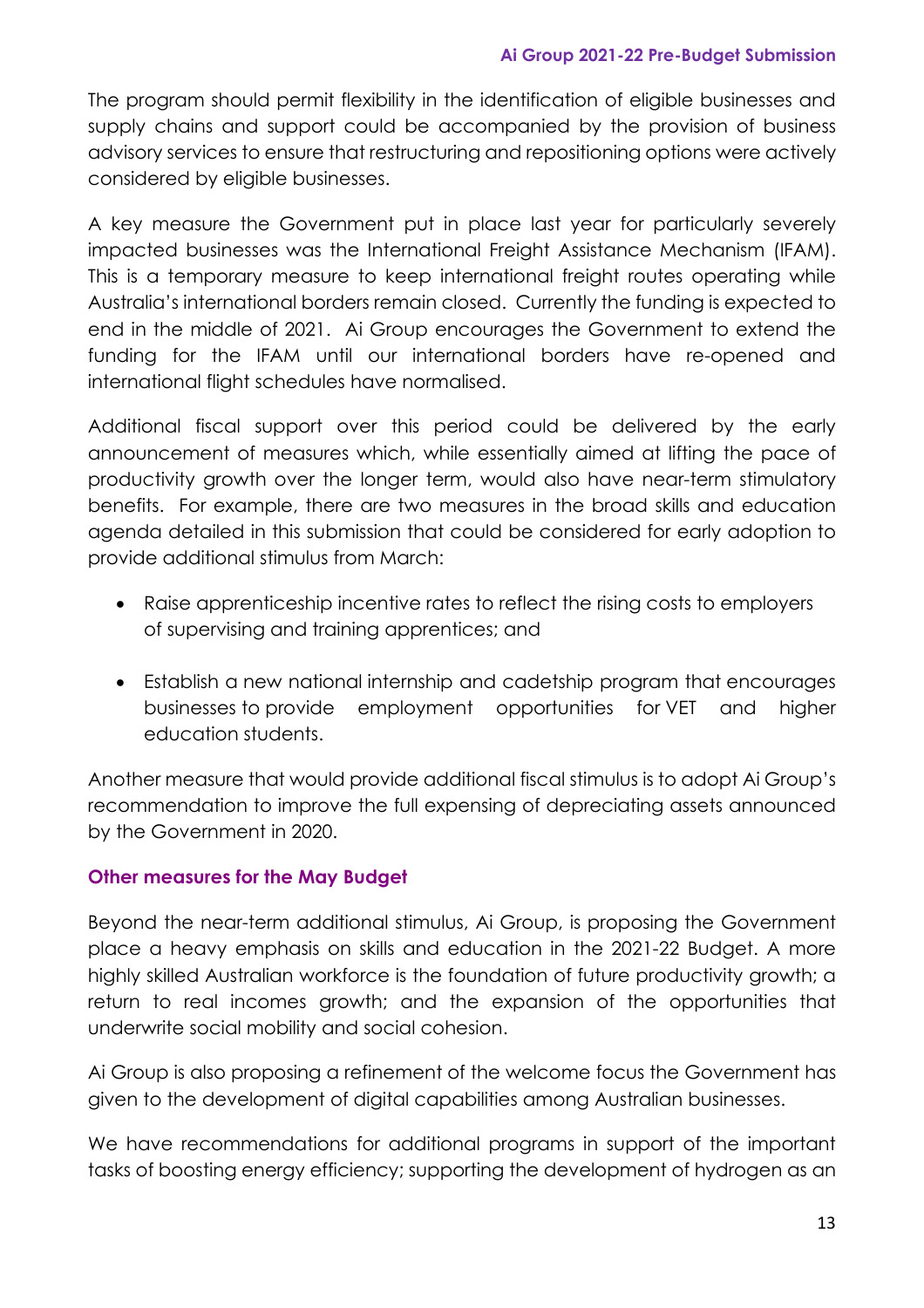energy source; and accelerating the emergence of competitive waste recycling capabilities.

With immigration severely constrained, there is a need to do what can be done to safely expand quarantine capacity especially for returning residents but also to accommodate migration of non-Australians with the skills required for our economic recovery and expansion. There is also scope to adjust rules governing applications for permanent residency so that people already in Australia can participate in a broader range of economic activities than is permitted under the terms of their temporary visas.

Ai Group is also proposing that Australia take an active stance in providing vaccines and distribution assistance and advice to our Pacific and ASEAN neighbours.

Ai Group is concerned that over the course of 2021 and 2022 there will be large increase in the number of businesses facing insolvency. This is a consequence of the deferred impacts of the Covid-19 disruption combined with the deferral of insolvencies that normally would have been expected to occur over the past year. As mentioned above one impact of the temporary fiscal stimulus measures was to dampen the normal process of business attrition.

We recommend that the Fair Entitlements Guarantee be amended to remove some structural flaws and inequities that would see much higher amounts paid in response to this wave of insolvencies.

Ai Group proposes that the federal Government adopt the recommendations of the Parliamentary Joint Committee on Law Enforcement's 2020 report *Illicit tobacco* to take further steps to improve enforcement in relation to the distribution of tobacco products have not been subject to tobacco excise. While recent steps have improved the integrity of tobacco taxation, further improvements can be made including to ensure there is a more level playing field for businesses that are currently being undermined by the distribution of illegal tobacco products.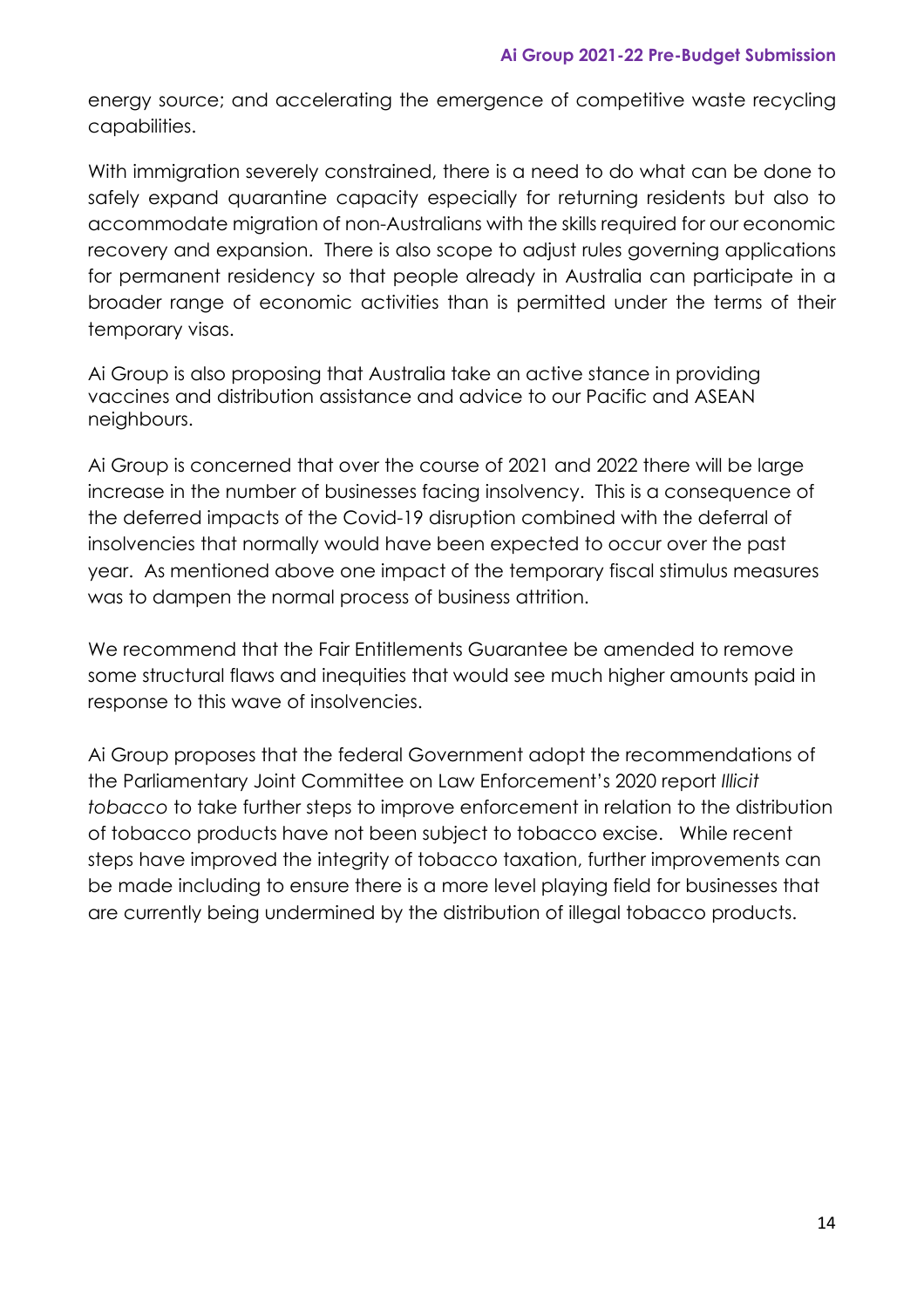# **Part 2: Detailed Policy Areas**

# **4. Addressing areas of ongoing concentrated Covid-19 impact**

There is a need to further ameliorate the difficulties faced by businesses and employees in the concentrated areas of ongoing severe Covid-19 impact. Many businesses linked to inbound tourism, international students, entertainment venues, and passenger transport among others continue to struggle and, in the absence of new measures will face a heightened risk of retrenchments, insolvency from late March when JobKeeper comes to an end. This measure is needed to prevent a severe erosion of capability for areas of activity that have important parts to play in the full restoration of the Australian economy.

The new program should permit flexibility in the identification of eligible businesses and supply chains and support could be accompanied by the provision of business advisory services to ensure that restructuring and repositioning options were actively considered by eligible businesses.

# **5. Education and training**

If Australia is to rebuild and provide access to jobs in all emerging and continuing industries as it exists within and moves out of a pandemic environment, our education and training outcomes need to closely align with opportunities in the labour market as they re-emerge. Education and training must be related to business growth needs, integrated with industry strategies and include innovative approaches that better anticipate immediate-, short- and medium- term skill priorities for industry sectors. All workers should receive the education and training needed to allow them to undertake productive and engaged roles in order to better contribute to renewal and innovation in the workplace.

Accelerated change in industry, brought about by the pandemic, has led to a leap by more companies into an increasingly sophisticated mix of human and technological capabilities. This reaches into all learning and development and has helped to demonstrate that ongoing learning for whole-of-company workforces links to workforce productivity. Moving forward, the broadening and deepening of skills and knowledge must be constant.

Our recommendations focus on renewed strategies and funding measures to ensure that education and training is a key driver in Australia's economic recovery.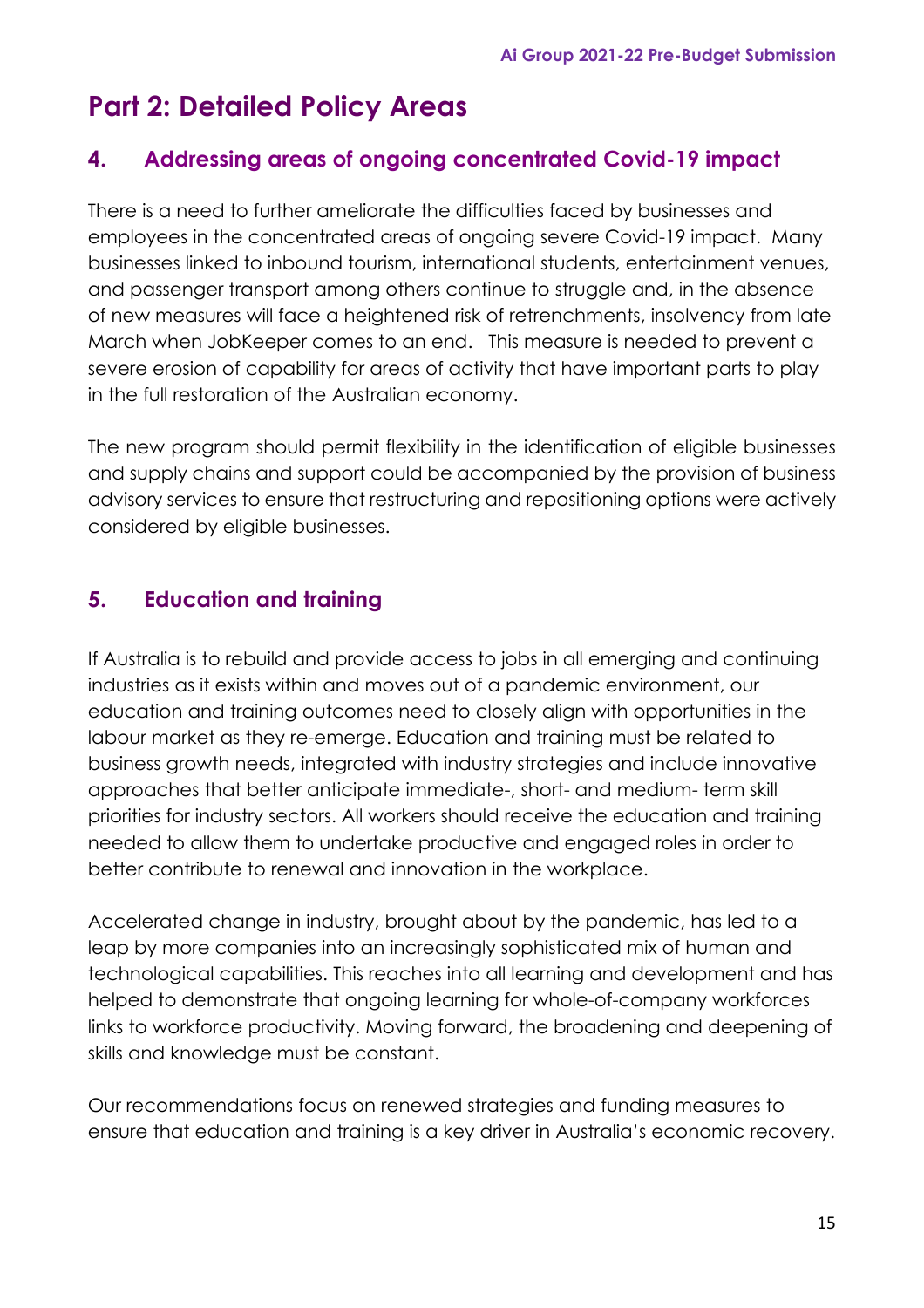#### **5.1 Reform of Australia's apprenticeship system**

Apprenticeships and traineeships are a central component in developing and maintaining Australia's skilled workforce. They are part of the skills equation that is key to our COVID economic recovery. They are an important vehicle in providing opportunities for young people to enter or re-join the labour market, and in helping employers re-establish their workforce as the economy recovers from the pandemic.

In a period where skilled migration is likely to be curtailed for some time, a skilled workforce in place to assist future growth will help the Australian economy recover from the current environment. If apprenticeships cannot meet Australia's skills needs, consideration needs to be given to how else they can be met.

#### **Apprenticeship commencements**

The level of apprenticeship commencements is a continuing concern for the nation's industry sectors; made worse by the recession caused by the pandemic. The most recent data from the NCVER indicated a reduction of 20 per cent of apprenticeship and traineeship commencements in the first six months of 2020 compared to the first six months of 2019 <sup>2</sup> . This follows a steady decline in commencements for the past decade.

Apprenticeships and traineeships are important pathways to good careers for many young people, and supply a steady pipeline of skilled workers for many industries. Further shrinking of commencement numbers will restrict career opportunities and in the longer term will create skills shortages in a range of occupations.

The announcement in the October 2020 Budget of the Boosting Apprenticeship Commencements Program, containing substantial wage subsidies for employers, appears to have improved apprenticeship commencements since its implementation. No official figures have been publicly released, but unofficial reports indicate that numbers across all industry sectors have improved significantly.

Ai Group is concerned about the short-term nature of the program. Commencements are limited to 100,000 and the subsidies cease on 30 September. This is no doubt stimulating new commencements in the short term, which is critical given the economic context, but there are no plans to address the long-term decline in apprenticeship numbers. Ignoring the temporary programs responding to the pandemic, the financial incentives for employers have changed little for the past 20 years.

<sup>2</sup> Numbers drawn from NCVER DataBuilder, released 16 December 2020.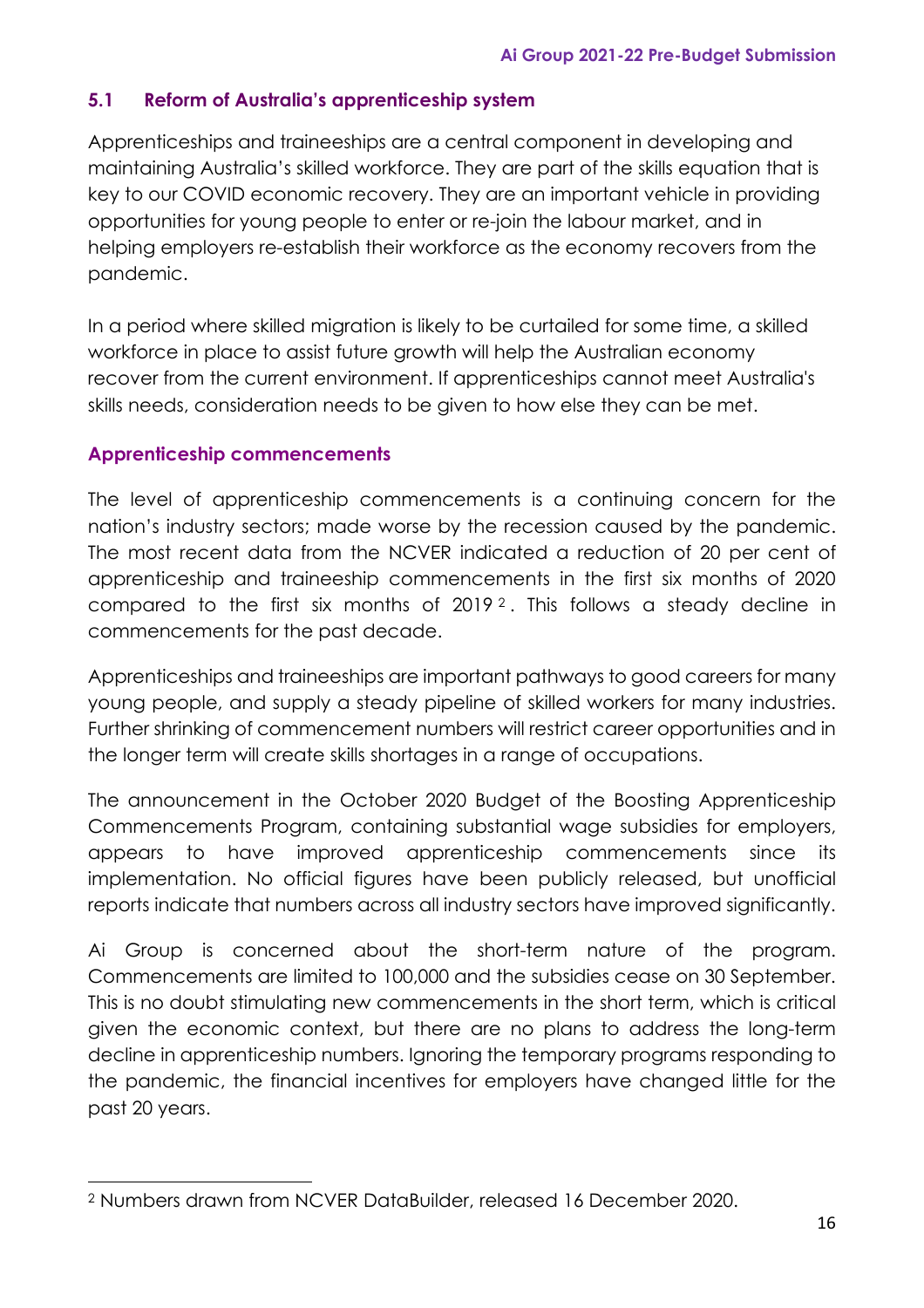The cost of employing and training an apprentice or trainee has increased markedly over recent years. Enrolment fees for RTO training have risen substantially in some states, apprentice wages rose significantly as a percentage of trade wages in 2013,<sup>3</sup> When an employer weighs up the cost of employing an apprentice, financial considerations are not the only criteria. Some are motivated to do something for the community, to help out an individual, or to ensure a pipeline of skills for the future. However, cost is always an important factor, as it is with any business decision. Over time, the financial equation of weighing up incentives against wages, enrolment fees, durations and supervision costs, has made the employment of apprentices less attractive.

Ai Group believes that incentives need to be revisited in acknowledgement that costs have increased markedly over 20 years, and to restore some balance in the financial equation.

Apprenticeships primarily exist at a Certificate III level, however the economy increasingly needs higher level skills. The apprenticeship model can be applied to high level qualifications, including degrees. The broadening of the apprenticeship model for Australia is discussed in a later section.

Incentives should be extended to cover apprentices and trainees undertaking higher level qualifications at the Diploma and Advanced Diploma levels, and in approved apprenticeships at Bachelor levels if and when they come into operation. Ai Group notes the Incentives for Australian Apprenticeships program, delayed for 12 months until 1 July 2021, includes incentives for Diplomas and Advanced Diplomas. Higher level programs are discussed in a later section.

#### **Completion rates**

Completion rates for apprenticeships and traineeships continue to worsen. NCVER's latest annual completion data were released in July 2020 and show national contract completion rates have declined to 49.1 per cent for all occupations and 43.8 per cent for trades. Individual completion rates are 56.2 per cent for trade occupations and 57.7 per cent for non-trade occupations.

<sup>3</sup> For example, a first year apprentice's rate of pay increased from 42% of trade rates to 55% for Year 12 completers and 50% for others (Fair Work Commission Transitional Review of Modern Awards —Apprentices, Trainees and Juniors: Common Claims – August 2013).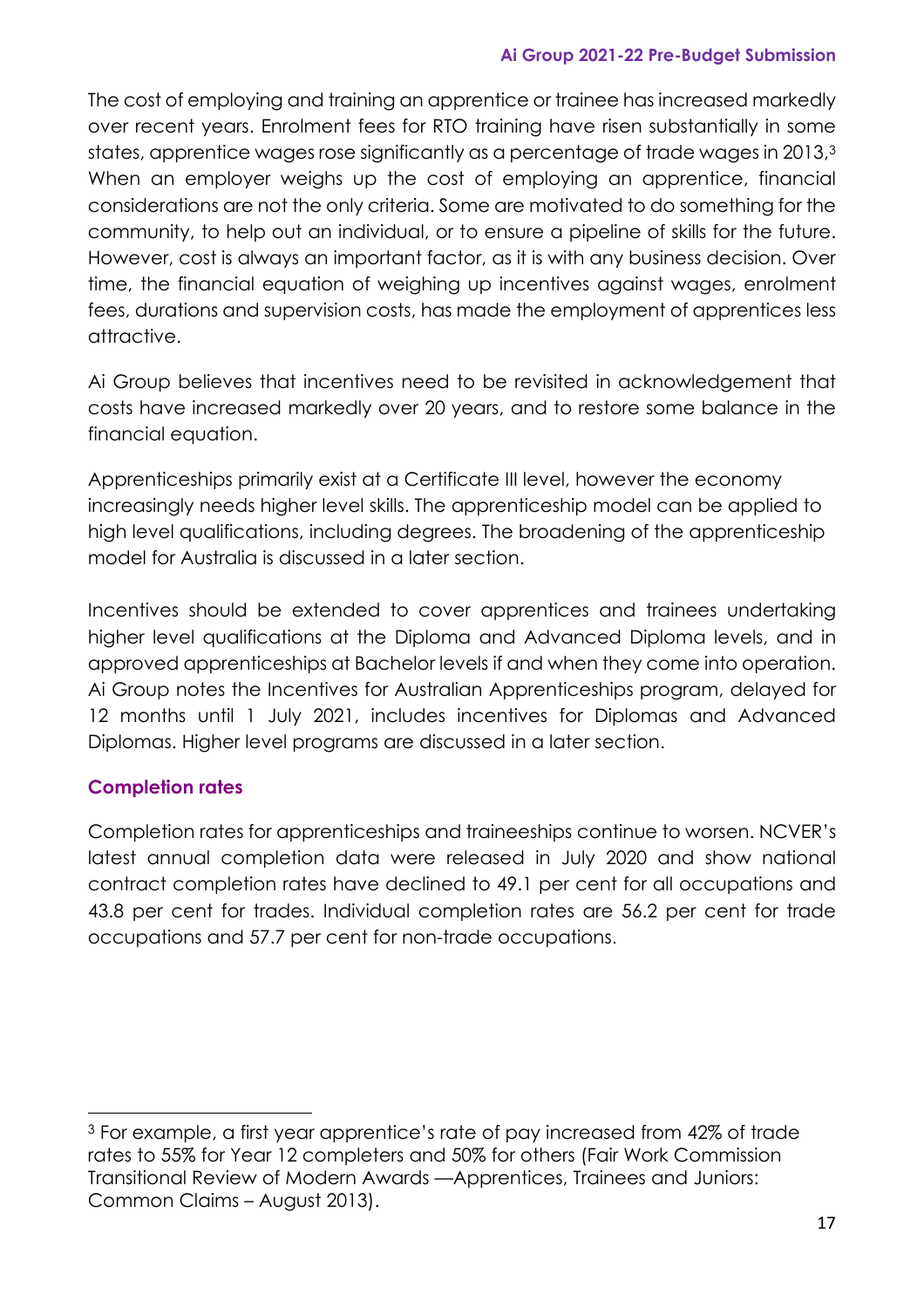

**Chart 3: Contract and individual completion rate (%) by course commencement year, 2005 – 2015.**

*Source: NCVER (2020), Completion and attrition rates for apprentices and trainees 2019 NB: Contract completions are mapped in red, individual completions are mapped in blue.* 

When observing completion rates over the past decade, they seem to have been slightly improving for apprentices up until those who commenced in 2012, where the rate has come down markedly, from 58.8 per cent to 54.5 per cent over two years. The same thing happens for trainees, where the rate has declined from 60.9 per cent to 57.7 per cent.

It is disappointing that the numbers haven't shown much improvement over the past decade. The Industry Specialist Mentoring for Australian Apprenticeships Program started in 2017 and potentially had an impact, but data from that period is not yet available, and the program concluded in December 2019.

Ai Group has previously suggested other strategies to improve completion rates. Research shows that apprentices' employment experiences accounted for 33 per cent of non-completions. The most commonly cited reason given by noncompleting apprentices was "did not get on with boss or other people at work".<sup>4</sup> This points to either poor matching at recruitment or the need to further develop supervisory and mentoring skills in the workplace. . That same report found that employers with the highest completion rates generally have larger, experienced companies with well-organised systems for managing and recruiting apprentices. Employers with lower completion rates tend to be operating smaller companies and have less experience.

<sup>4</sup> Bednarz, A. (2014), *Understanding the non-completion of apprentices*, NCVER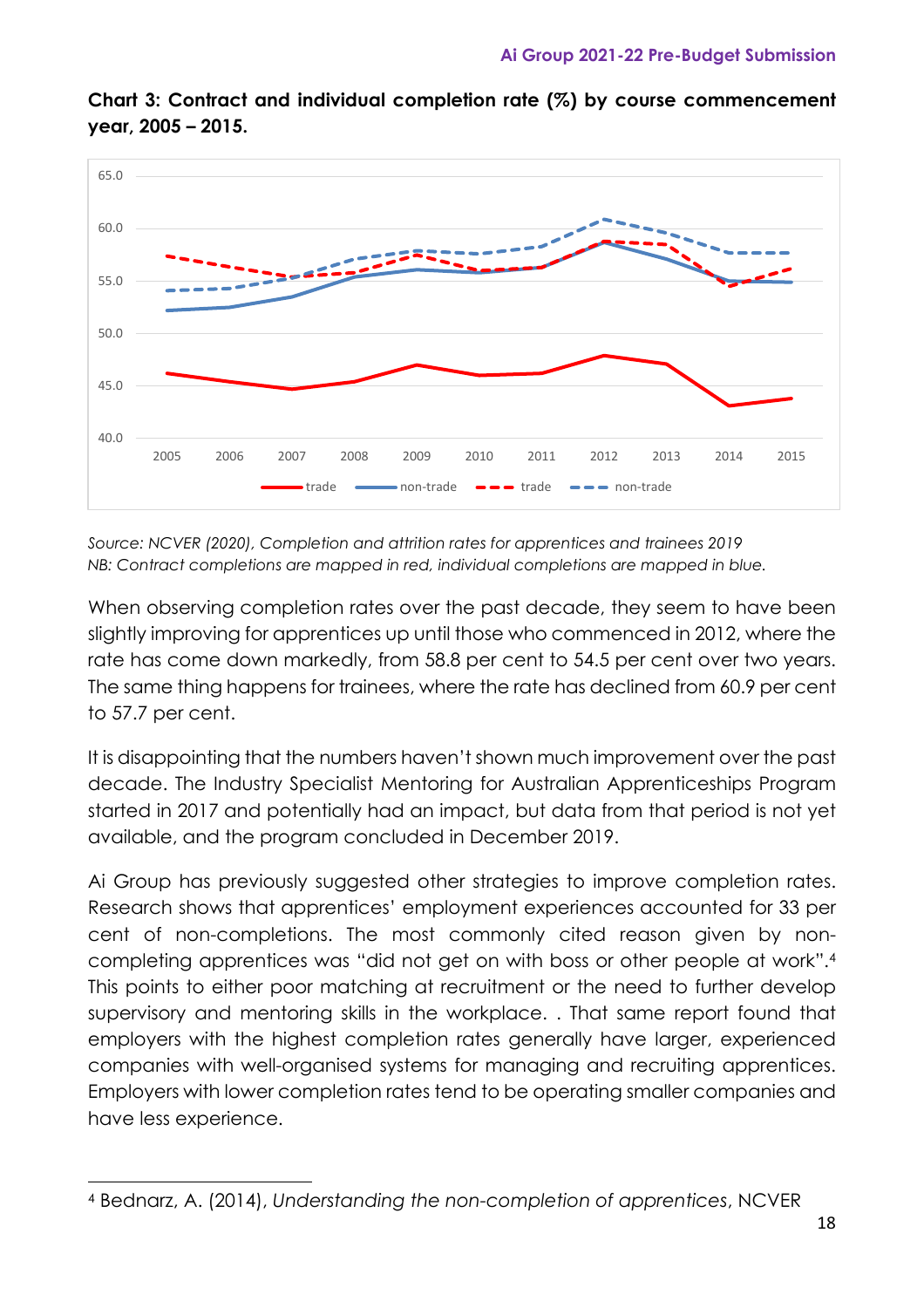Most employers that take on apprentices have small companies. Sixty-three per cent of employers have only one apprentice; these employers need to be supported to help their apprentices complete. They need help to improve their recruitment practices and help to improve how they manage their apprentice after they commence, including understanding their obligations. Professional development workshops for apprentice supervisors have been trialled at different times with positive results; however, they have not always reached those employers who need help the most. Encouragement for new employers, or employers seeking additional support, to attend a workshop when eligible for incentives could help extend the intended audience.

### **Group training**

Another report published by NCVER<sup>5</sup> that relates to apprenticeship completions concerns group training. This report examined apprenticeship completion rates for apprentices and trainees employed through group training compared to those directly employed by a business.

The report found that for non-trade occupations, group training has a better completion rate than for those employed directly by both SME and large employers. For trade occupations, large employers have the highest rate of apprentice completions, but completions for group training are substantially higher than for those directly employed by SMEs. The report also found that 'GTOs apprentices and trainees are younger, more likely to be in the trades, more likely to be new than existing workers, and more likely to be indigenous.' These cohorts all require additional mentoring and supervision but are important participants in Australia's skill development.

Collectively, group training is the largest employer of apprentices in Australia, employing almost 25,000 apprentices and trainees across the country. Group training organisations (GTOs) have been operating for nearly 40 years and provide important support for SMEs. GTOs will rotate apprentices to different work sites so they gain broad exposure to skills that smaller companies can't offer, and they can guarantee continuity of employment for apprentices and trainees when companies operating on short-term projects cannot. GTOs also provide mentoring support and specialise in helping disadvantaged people into apprenticeships and traineeships.

The Commonwealth previously supported GTOs in their activities through the Joint Group Training Program, which was jointly funded with state governments. National funding was discontinued in 2015-16, however some states continue to provide funding. Targeted funding of GTOs to support their activities to help disadvantaged

<sup>5</sup> O'Dwyer, L. & Korbel, P. (2019), *Completion rates for group training organisations and direct employers: how do they compare?*, NCVER, Adelaide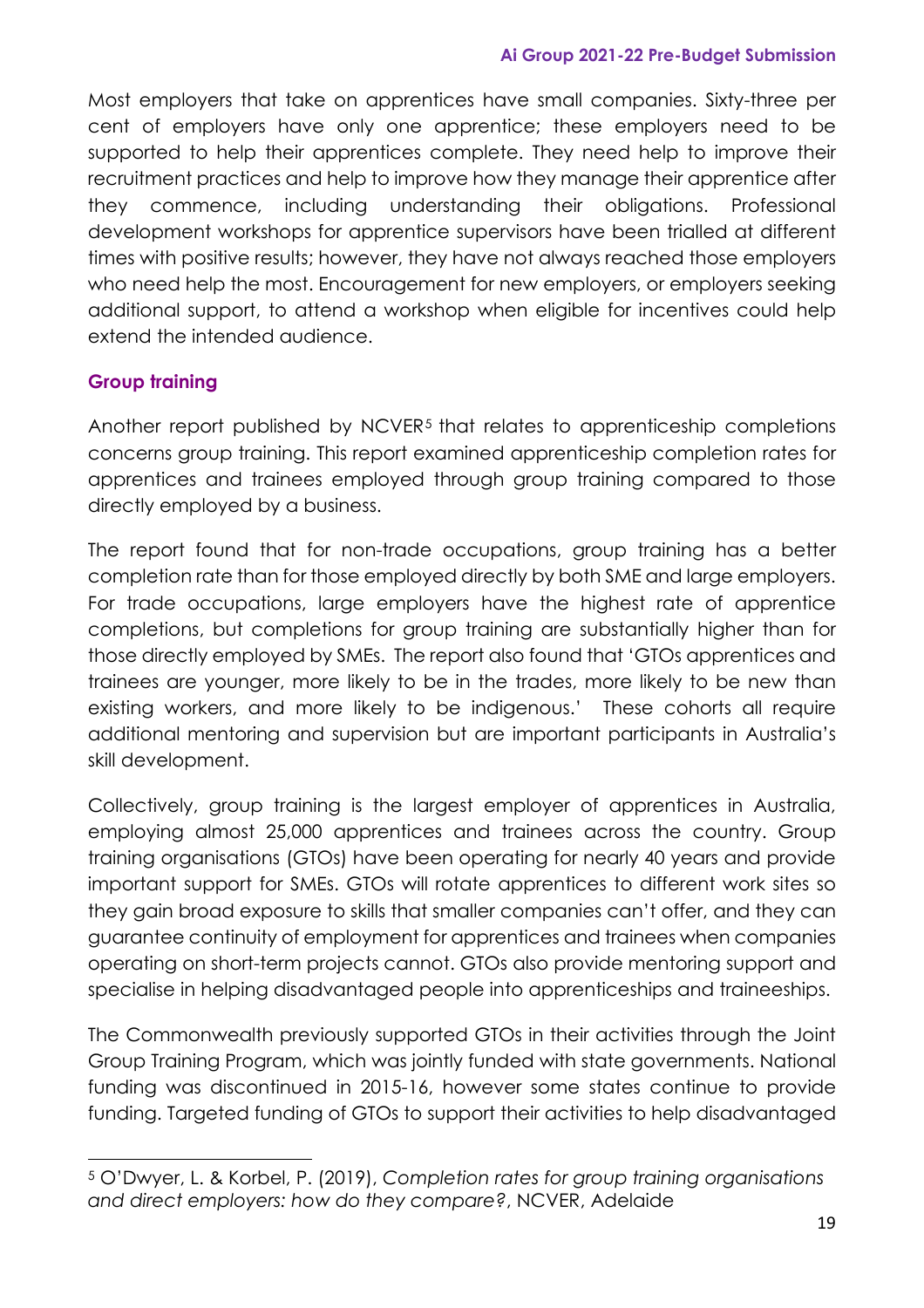groups, and to help SMEs participate in the apprenticeship system may help improve commencement and completion numbers.

Ai Group's Background Paper on Apprenticeships for a Modern Economy is available at this [link.](https://cdn.aigroup.com.au/Reports/2020/Apprenticeship_Model_for_modern_economy_25Nov.pdf?_cldee=YW5uZS55b3VuZ2VyQGFpZ3JvdXAuY29tLmF1&recipientid=contact-435eae2cea5d4e10b2b8fa13dff26afd-0155b0d72869465290702be6a313125f&esid=afcc7b16-ba2e-eb11-a813-000d3a6aacaf)

#### *Recommendations*

**Raise apprenticeship incentive rates to reflect the rising costs to employers of supervising and training apprentices.**

**Make available apprentice supervisor workshops for employers of apprentices eligible for Commonwealth incentives.**

**Provide targeted funding to GTOs to support their activities to help disadvantaged groups, and to help SMEs participate in the apprenticeship system, similar to the previous Joint Group Training Program.**

#### **5.2 National cadet program**

Ai Group believes a new national wage subsidies program that assists employers to engage VET and higher education students as cadets and interns is urgently needed. The rapidly changing work environments and skill needs thrown up by COVID-19 are best served by learning that is connected to and closely reflects workplace skill needs, such as work-based and work integrated learning models.

This design principle must be more widely explored so that workplace learning is recognised as a key delivery component in all tertiary education.

Employment-based learning models are typified by apprenticeships and traineeships, but work based learning includes internships and cadetships, where formal education and training is augmented by application and support on-thejob, over time, from other skilled workers.

There is much evidence that combining an employment contract with formal education and training results in better employment outcomes. The recent Mitchell Institute report calling for the National Job Cadet Program<sup>6</sup> cites reports from the OECD that note benefits for students from participating in work-based learning include learning environments linked to current workforce needs and better linkages with labour market demand, while for employers such programs offer potential long-

<sup>6</sup> Dawkins, P., Hurley, P., & Lloyd, D. (2020). Averting an Escalating Labour Market Crisis for Young People in Australia: A Proposed National Job Cadet Program. Mitchell Institute, Victoria University. Melbourne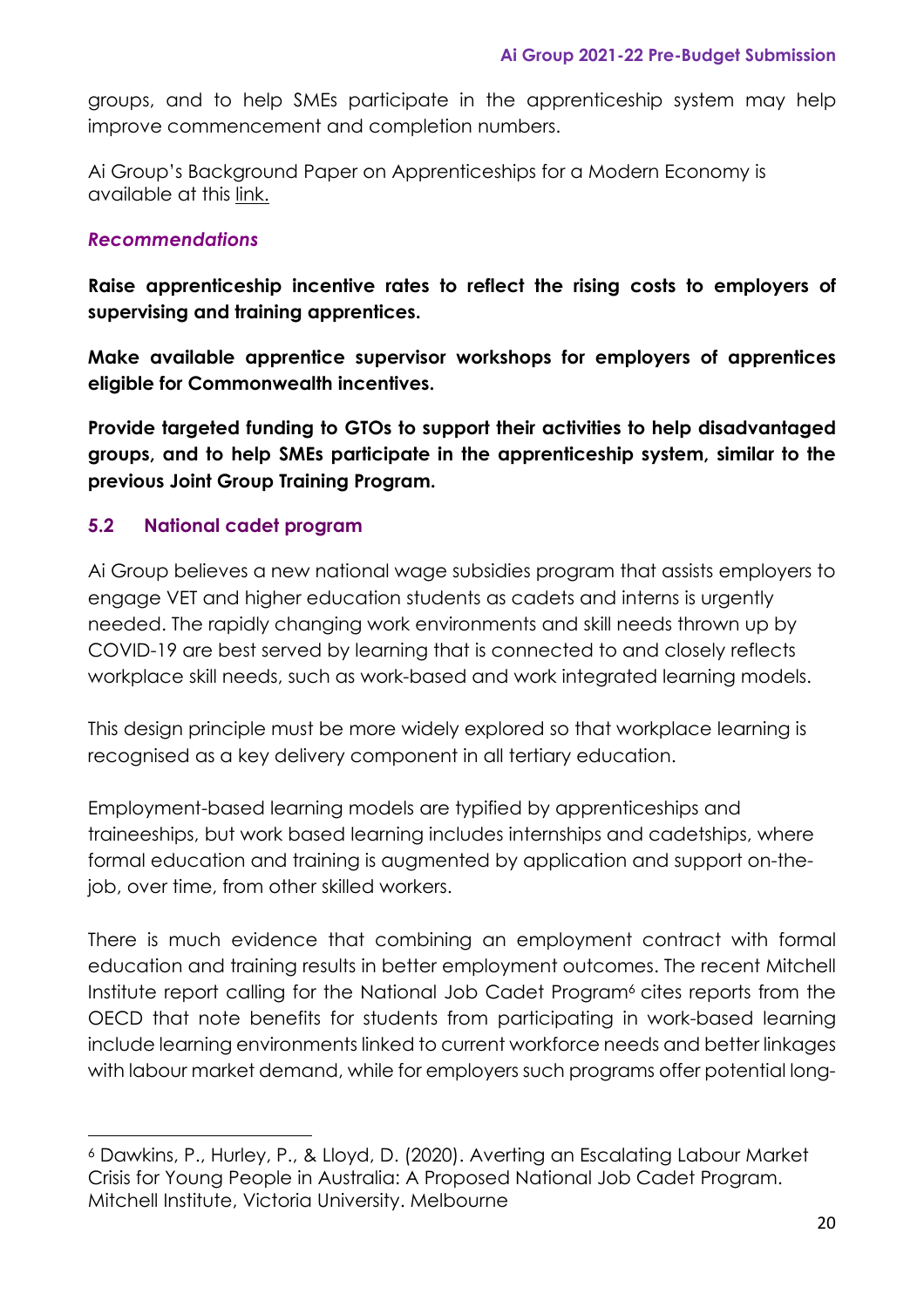term employees while also gaining from the productive work completed during placements.

The proposed national program, designed and proposed by Peter Dawkins (Victoria University) and David Lloyd (University South Australia) would require substantial wage subsides in order to incentivise employers to take on interns at scale in the height of exceptionally high youth unemployment and poor labour market prospects. The program could be developed through

Commonwealth/State and Territory partnerships, as well as with Commonwealth Higher Education funding. Existing infrastructure for employer incentives and wage subsidies could be expanded, in particular the Commonwealth funded Australian Apprenticeship Support Network (AASN). Select Group Training Organisations (GTO)s could act as third-party employment platforms that are able to aggregate demand thereby enabling scale at commencement.

Direct subsidies would incentivise employers with training costs met by the interns and cadets through FEE-HELP.

Ai Group notes the Federal Government's promising step in this direction by introducing the new Women in STEM Cadetship and Advanced Apprenticeship Program. A supported national cadet program for Australia would encourage more widespread use of such a model by employers and young people. During the COVID-19 crisis universities have worked hard to establish innovative work integrated learning arrangements for students, including remote internships and placements, projects and consultancies undertaken by students.

It is important that the National Industry Linkages Fund (NPILF), included in the Jobready Graduates Package, provides a framework that steps up engagement between universities and industry on a range of quality innovative WIL activities. The National Strategy on WIL in University Education remains a key document from which strategies and actions can be developed. The NPILF's brief to facilitate research partnerships is also welcomed. Equally as important as work integrated learning is the fostering of stronger connections for research and development through the Fund.

If employers are to be partners in the increased work-based learning arrangements needed within programs that assist with early access to individual workers, support will be needed towards the increased supervisory, regulatory and cost burdens placed on businesses under such models. It is important to support industry involvement to build quality work-based learning models.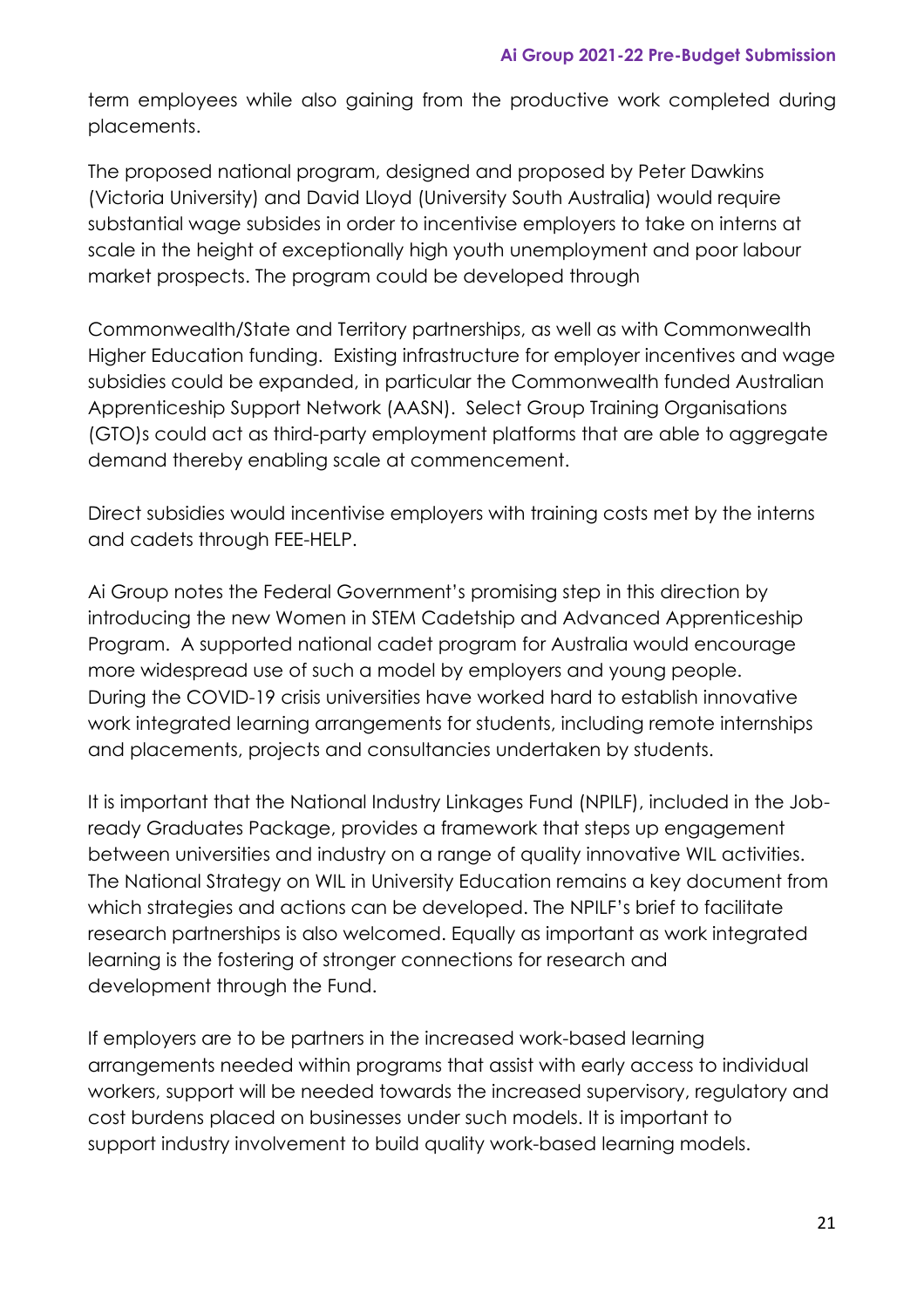#### *Recommendation*

**Establish a new national internship and cadetship program that encourages businesses to provide employment opportunities for VET and higher education students.**

#### **5.3 Higher level skills programs to meet the demands of a transforming economy**

With digital transformation fast-tracked by the pandemic it is vital for the recovery that higher level skills programs are introduced across industry areas to meet the need for creeping skill levels. Prior to the pandemic automation was already disrupting skills, reallocating employment between tasks, sectors and regions. Labour demand is shifting towards higher level, more cognitive skills for which many workers are not adequately trained: a mix of technical and human skills.

Before the crisis, Ai Group's research had shown that employers were prioritising managers for digital technology training. This need for management development is likely to have been heightened by the acceleration into digital systems by many companies. Businesses are now more likely to develop new digital strategies which have implications for their workforce development. Managers must determine how to use their technologies to enable their people.

The transforming economy will continue to rely heavily on higher education to develop higher critical enquiry. In the last decade the employment of professionals has increased by 35 per cent in the context of overall employment growth of 17 per cent.<sup>7</sup> Higher education is largely responsible for the development of the STEMbased advanced technology knowledge and skills increasingly required in many workplaces. Australian Government data show that from 2011-2016 the proportion of university students in STEM related fields of education including natural sciences, information technology and health increased, while they decreased in architecture, environmental and related studies. <sup>8</sup> Regardless of discipline, graduates need to be sophisticatedly technically proficient, with higher level cognitive and human skills.

Formal work-based learning programs at higher levels, are gaining interest from both industry and potential apprentices/cadets. These approaches have the twin benefit of increasing the level of qualification awarded for apprenticeships as well as extending the scope to non-trade and more para-professional occupations.

In the United Kingdom, only higher apprenticeships have seen an increase in commencements in recent times. The latest statistics reveal that higher

<sup>7</sup> The Skilled Labour Market 2016-17 at www.employment.gov.au/skill-shortages <sup>8</sup> Higher Education Student Data, Australian Government, 2017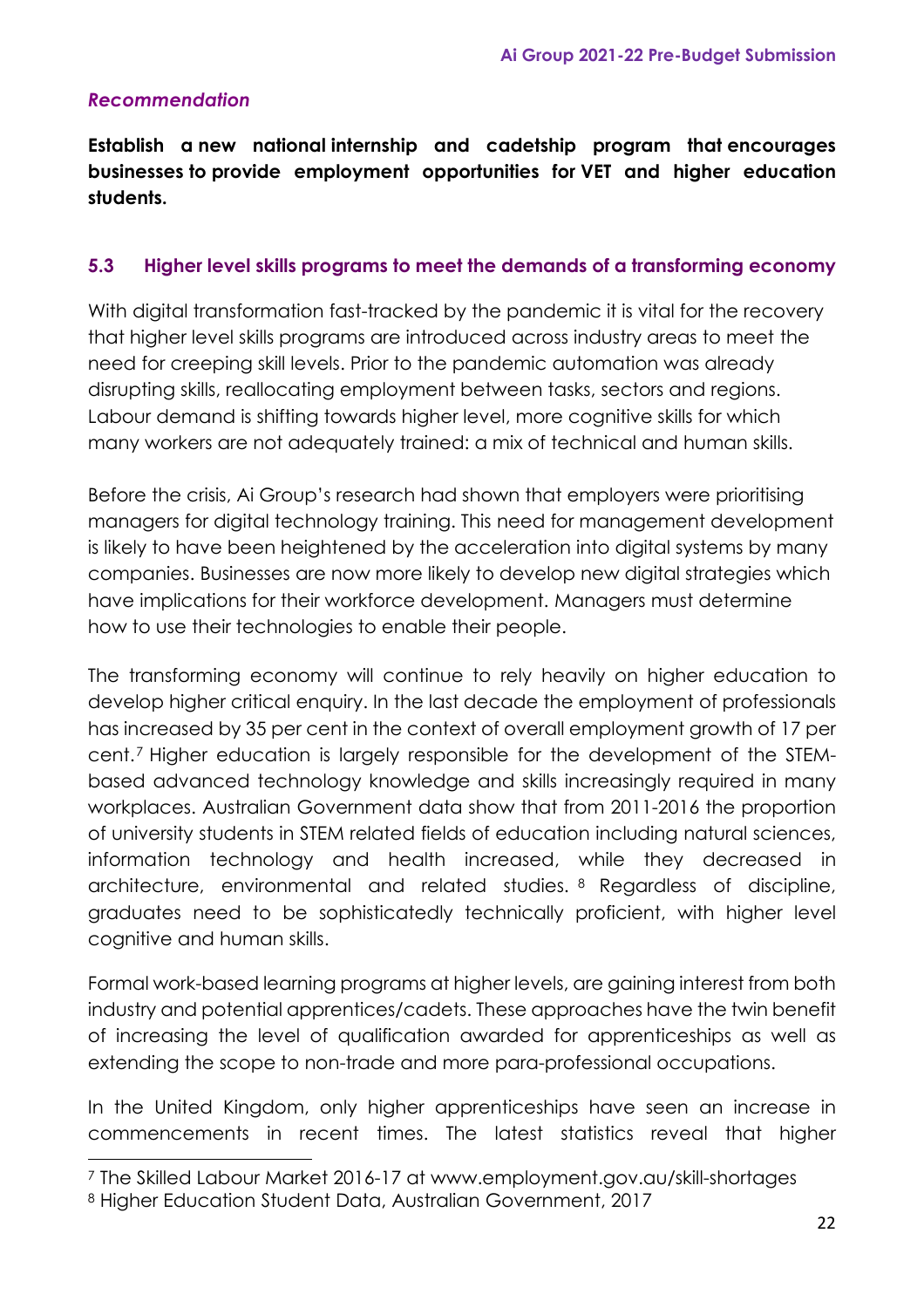apprenticeship commencements grew by 11,900 between their academic years 2016/17 and 2017/18, whereas commencements for other apprenticeships declined by 130,800 for the same period.<sup>37</sup> Higher apprenticeships respond to the need by industry for higher-level skills, but they also have the potential to attract a new cohort of potential apprentices by providing clear pathways to higher-level qualifications and careers.

The UK's higher apprenticeship framework covers qualifications in a wide range of occupations not usually associated with apprenticeships such as: accounting; advertising and marketing communications; banking; care leadership and management; construction management; facilities management; information security; legal services; life sciences; power engineering; and supply chain management.

In Australia, there have been two pilots to trial higher apprenticeships, both funded through the Australian Government's *Apprenticeships Training – alternative delivery pilots* initiative. The Ai Group pilot focused on high-level technical skills in engineering and digital technology. The other was developed by PricewaterhouseCoopers, who piloted an 18-month Diploma of Business in apprenticeship mode for professional, business, information technology and financial services. Both pilots drew interest from employers and potential apprentices.

Interest continues to grow. The Ai Group pilot has now seen the Diploma of Applied Technologies offered as a traineeship in five states. In South Australia at the start of 2021, a group of about 20 school leavers are commencing formal training contracts to undertake the Diploma with a range of companies including manufacturers and water and energy transmission companies. One large Defence industry manufacturer intends to offer apprenticeships at the Bachelor level once approvals have been obtained.

Within the higher education sector the Job-ready Graduates Package NPILF's brief to develop new higher education advanced apprenticeships will greatly assist the needs of industry.

There are challenges in making higher apprenticeships more broadly available. State Training Authorities currently recognise only VET-level qualifications as apprenticeships or traineeships. Universities in Australia are not familiar with the model. Industrial awards generally do not make provision for them. Potentially the National Skills Commissioner could examine how to progress the model.

#### *Recommendations*

**Identify a broader range of new priority occupations for higher skill programs in order to increase participation.**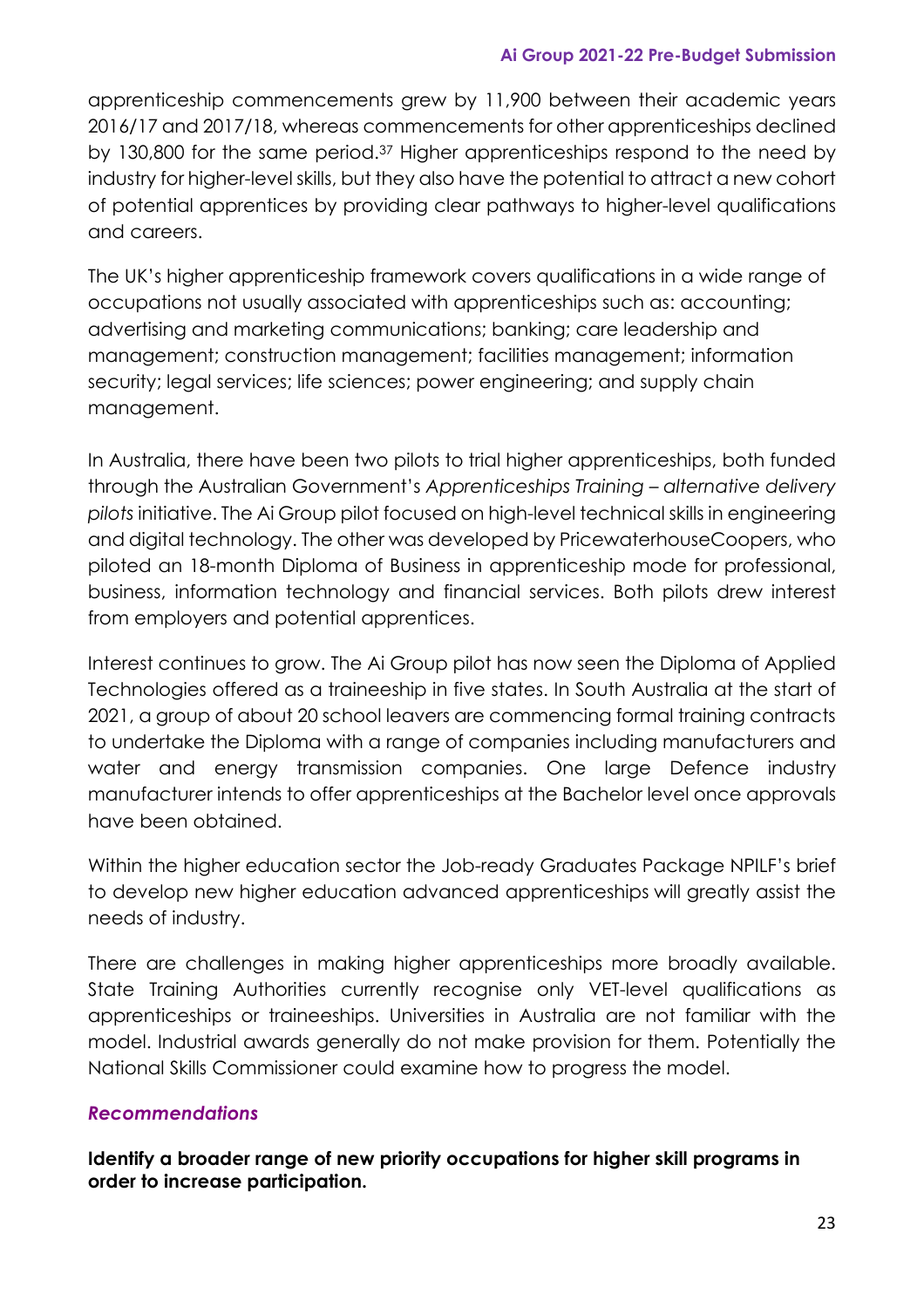#### **Promote the uptake of higher apprenticeship initiatives by providing employer incentives and addressing systemic challenges to their implementation**

#### **5.4 National workforce development program**

Ai Group believes that supporting employers with whole-of-workforce development planning and resulting training delivery will assist in matching Australia's skills supply with demand.

After 2020 many businesses are re-aligning their business models and strategic directions and moving into new industry areas. The use of digital applications and solutions has accelerated with the result that rapidly upskilled workforces must be prepared for closer collaboration between humans and smart machines. Workforces must be capable of continuously adapting, operating in agile spaces and relating within cross-functional teams. Employers will need to realise their new directions by building new skills, managing differently, having employees learn new tasks within roles or undertake completely new roles. This will be particularly acute for SMEs, companies that have accessed JobKeeper and for many regional businesses.

Support is needed for the large investments in continuous workforce development that now need to be made by businesses. While quick learning necessarily took place in many businesses during the crisis, these changed practices must be backed up with planned workforce development and capability frameworks in order to match skill development in changed directions. Planning needs to recognise and incorporate ongoing learning for the whole of the workforce. Where training needs are identified through workforce development plans developed under the program, subsequent training could attract subsidies for both new or existing workers in identified areas. A successful model for this approach was the Industry Skills Fund that operated across Australia in 2015/16.

#### *Recommendation*

**Introduce a workforce development support program that provides guidance with skill needs planning and training delivery relating to new company directions and subsidised training.**

#### **5.5 National program to re-develop displaced workers**

Ai Group believes a national support program should be established to assess the skills of existing workers that were displaced during COVID-19. It would then train the displaced workers to enable them to transition into roles required by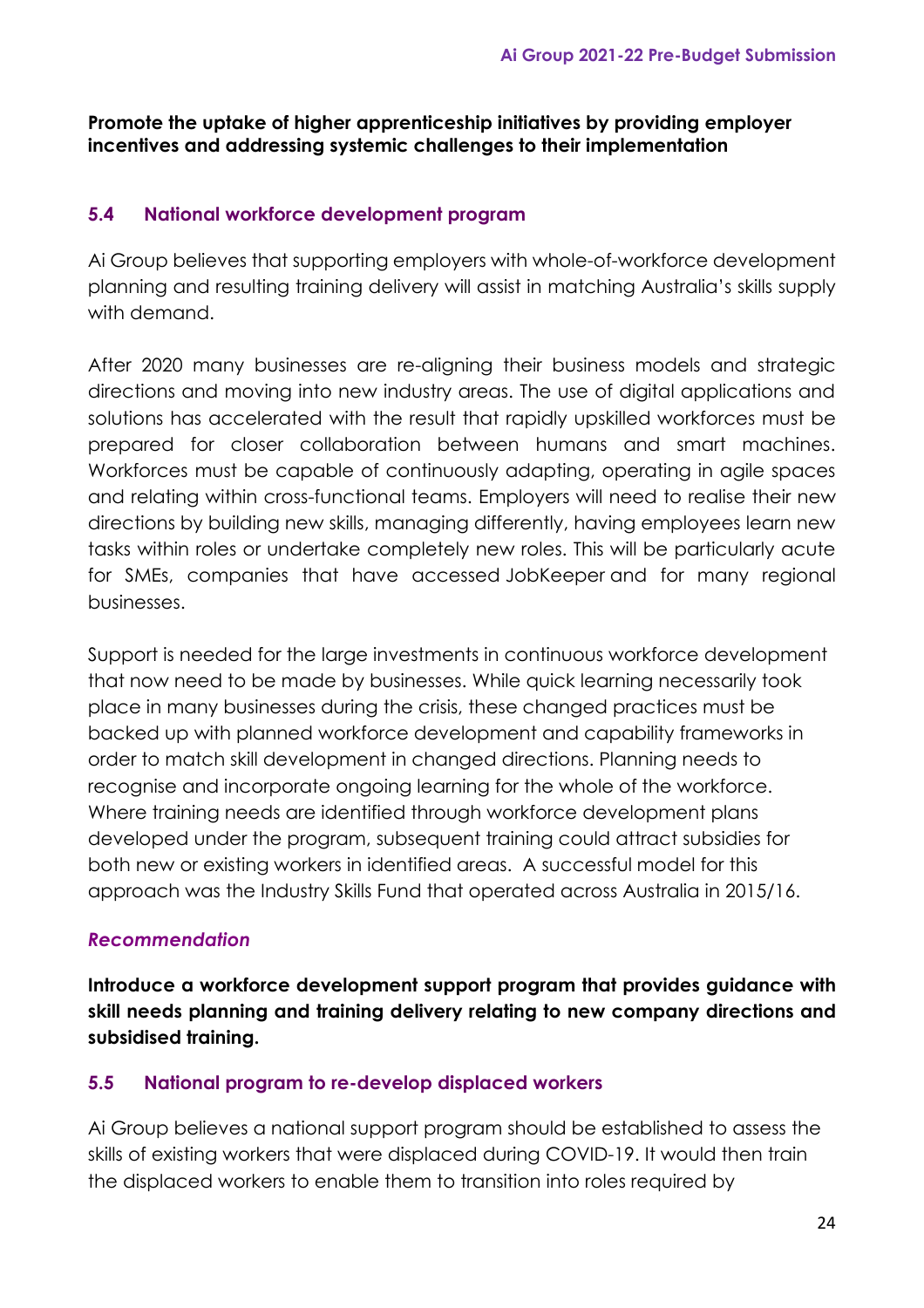employers. The current environment presents an opportunity to utilise the skills of mature aged workers and allow a transition into new roles and industry sectors. Assessment must assist them to demonstrate how they can adapt by applying the knowledge, skills and capabilities they have developed over time. This assessment and re-development program could be housed within existing job agencies/training providers.

The crisis has seen rapid technology-related impacts in many industries. Workers have had to quickly apply different technology-based skills. This has highlighted changing work environments where new practices are being adopted with increasing regularity.

The acquisition of new skills by older existing and displaced workers, and the refreshing of existing skills, must be met through adaptive training. To set individuals up for the future, the education and training delivered under this program must incorporate the transferable capabilities of enquiry, agility, adaptability, creativity and problem-solving.

#### *Recommendation*

**Introduce a national support program for displaced workers.**

#### **5.6 Industry-education sector collaboration through training hubs**

Defence against COVID-19 has led to a number of beneficial partnerships across industry, governments and the community. Moving forward, closer partnerships between industry and all education and training sectors should be regarded as standard activity. A step change to embed co-involvement cultures, new approaches and models can only assist the success of all sectors.

There are a number of examples of larger companies forming strategic alliances with education and training providers to develop and deliver new programs that align with their future business requirements. Smaller companies need greater support to recognise the benefit of, and establish relationships with both larger companies and providers. These alliances would guide the skills being developed by providers, explore new skilling models, and help to build learning into the everyday business of companies.

Funding for a national system of metropolitan and regional hubs that develop strategies to meet local skill needs will assist large and small companies to create innovative solutions to business problems, assist students and tackle unemployment.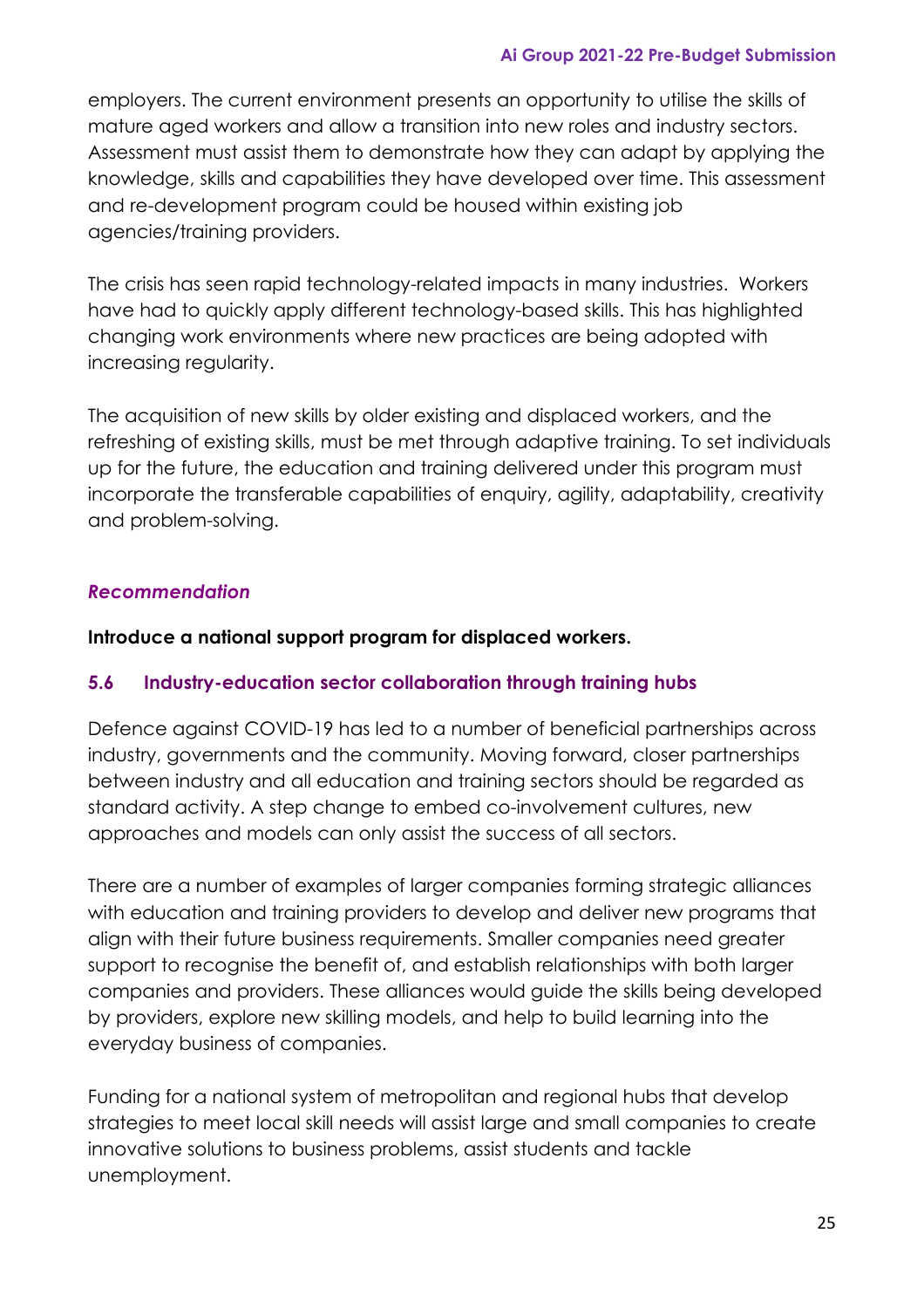The hubs would develop industry-student-provider engagement models that foster and increase relationships and result in industry-tuned workforce entrants. Initiatives already exist in Australia and globally, spanning those organic and local in nature to those that are part of co-ordinated country-wide models, but more are needed. Activities have been initiated by individual companies, industry associations and agencies, levels of government and education and training providers aiming to co-create skills ecosystems. Funding and support that accompanies these initiatives can ranges from financial incentives, education vouchers, training grants and scholars and general tax deductions.<sup>9</sup>

In Australia's regions in particular, such partnerships can lead to better alignment between secondary, vocational and higher education and assist teacher and trainer upskilling in vocational and higher skill tech-related areas.

A European example, the Centres of Vocational Excellence initiative, was piloted in 2019.<sup>10</sup> It uses a broadly central framework that encourages operations within a given local context, bringing together centres that share a common interest in specific industry sectors/trades. It also cultivates innovative approaches to tackle social challenges which are now exacerbated through the COVID-19 crisis. Each centre aims to bring together a set of local/regional partners such as VET providers, universities, research institutions, companies, chambers and associations, social partners, national and regional authorities to actively co-create skills ecosystems.

#### *Recommendations*

**Fund Industry-education sector collaborative hubs.**

#### **5.7 A strengthened VET - industry engagement mechanism**

Ai Group is encouraged by the Government's recent progress to further VET reform through the Heads of Agreement for Skills Reform between the Commonwealth and the States. The activity promises to address a number of the system-wide issues identified in major reviews commissioned over the past few years.

The National Skills Commission has been a crucial new component of the revised architecture for VET. It has a broad number of functions, including the provision of

<sup>9</sup> For example, High Tech Skills for Europe. *Scaling up best practices and refocusing funding programmes and incentives*, European Commission, Interim Report, 2018.

<sup>&</sup>lt;sup>10</sup> Summary of the main features of the initiative on platforms of Centre of Vocational Excellence, European Commission, 2019.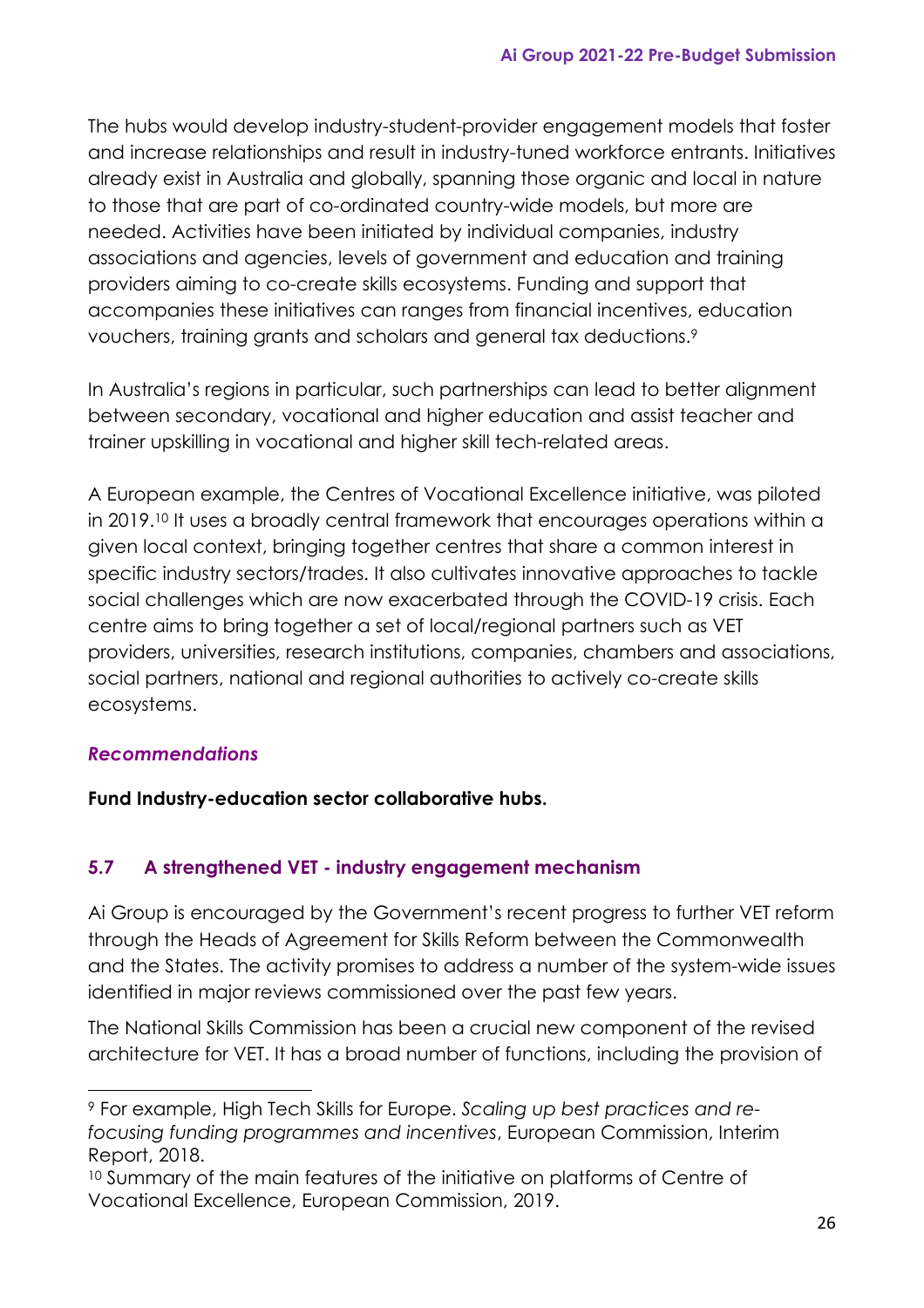advice on workforce skill needs, the state of labour markets and the performance of the VET system, amongst others. Ai Group believes a national industry advisory body that provides industry leadership and policy guidance at this overarching level of the VET system is needed to strengthen its effectiveness. It would become part of formal governance arrangements and would comprise representatives of key industry and societal sectors to ensure the articulation of relevant views.

Closer VET – industry engagement at this level will help to drive the continuous engagement now needed at all levels of the VET sector to cope with frequently changing workforce skill needs, the constant of re-skilling and learning on demand.

Ai Group notes that the Government's commitment and actions to overhaul the VET system are also addressing the long-term decline in funding by all levels of government in vocational education and training. Ai Group welcomes the statements in the Heads of Agreement for Skills Reform that commit to an increase in real investment in VET along with a new funding model for national consistency and efficient pricing.

#### *Recommendation*

**Strengthen VET - industry engagement through the establishment of a national industry advisory body.**

#### **5.8 Flexible education and training for emerging skill needs**

Australia now needs a coherent framework of micro and longer credentials, adaptable by industry and individuals, underpinned by a modern qualifications framework, and which better connects the tertiary education sectors.

As Australia moves through and out of the COVID-19 environment, focussed training programs that are aligned with specific work opportunities are needed. The demand from industry for readily available, short form training, reflects various re-skilling and up-skilling needs primarily arising as a result of increasing digital transformation.

VET sector qualification design allows components to be easily identified, and higher education institutions have been working towards micro-credential offerings for some years. Examples seen during the crisis included state governments providing free online access by job seekers to single units and skill sets, and Australian Government funding for universities to offer new certificates in high demand COVID-19 industry sectors. Additional free or low-cost training for school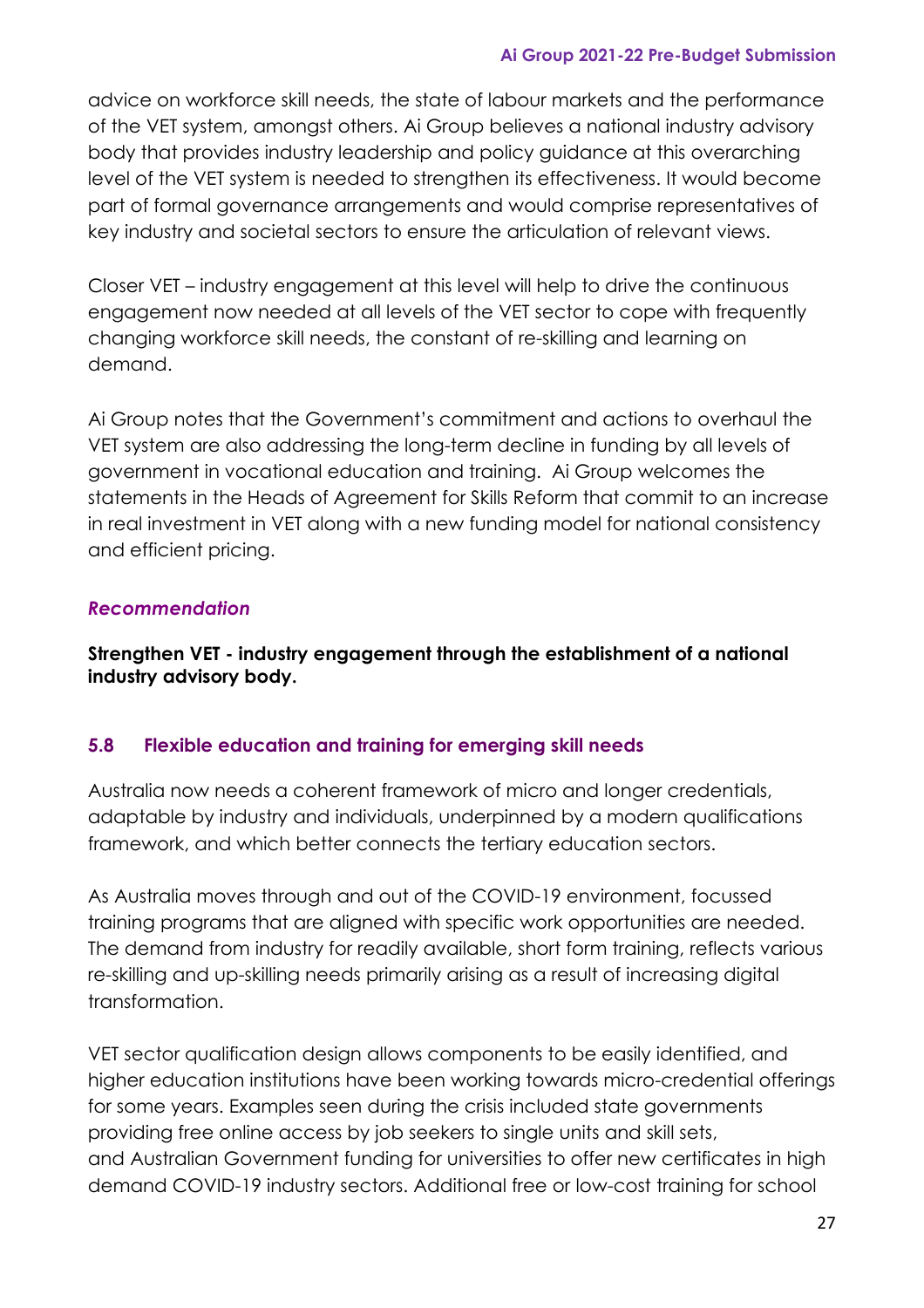leavers and transitioning workers offered through the JobTrainer skills package also includes short form training.

The crisis identified the need for short courses at a number of different AQF levels; it has highlighted the need for access to information on offerings for the public; for coherence in offerings; and for information on where credentials sit/how they stack in relation to specific qualifications. The announcement of a new microcredentials marketplace and the fast tracking of micro-credentials in VET by the Commonwealth, along with states and territories, promises to assist these needs.

The recent recommendations of the Australian Qualifications Framework Review, all accepted by the Australian Government, have allowed a re-imagining of qualifications. As it is implemented the new Framework will allow for smaller forms of training/micro-credentials to be brought together in a qualification linked to an occupation or a career. The Framework also provides an equitable approach to the integration of knowledge, skills and application within qualifications and considers the needs of individuals in performing specific roles.

Ai Group urges a continued focus by the Government on flexible education and training frameworks that can successfully endure as future skill needs arise.

#### *Recommendation*

**Proceed with flexible education and training frameworks utilising the AQF review directions.**

# **6. Improving the immediate expensing of depreciating assets**

Ai Group members have pointed out that constrained international travel into Australia and the impacts of pandemic-related restrictions in many countries that supply capital goods to Australia is slowing down the activation of investment decisions. These investors are reporting that, as a result, some large investments are at risk of not being installed and ready for use by 30 June 2022 when the measure is set to end. This is more likely if the investments need to be tailored for the specific use and refined in situ.

With uncertainty about the ability to have these assets in place and ready to use by 30 June 2022 calling into question the availability of the temporary tax treatment of these investments, decisions that would otherwise be brought forward are not proceeding.

In view of continuing disruptions to trade and international travel, Ai Group proposes that leeway be built into the immediate expensing of depreciating assets measure so it is available for investments where contracts have been signed by 30 June 2022 and where the new assets are installed and ready for use by 30 June 2023.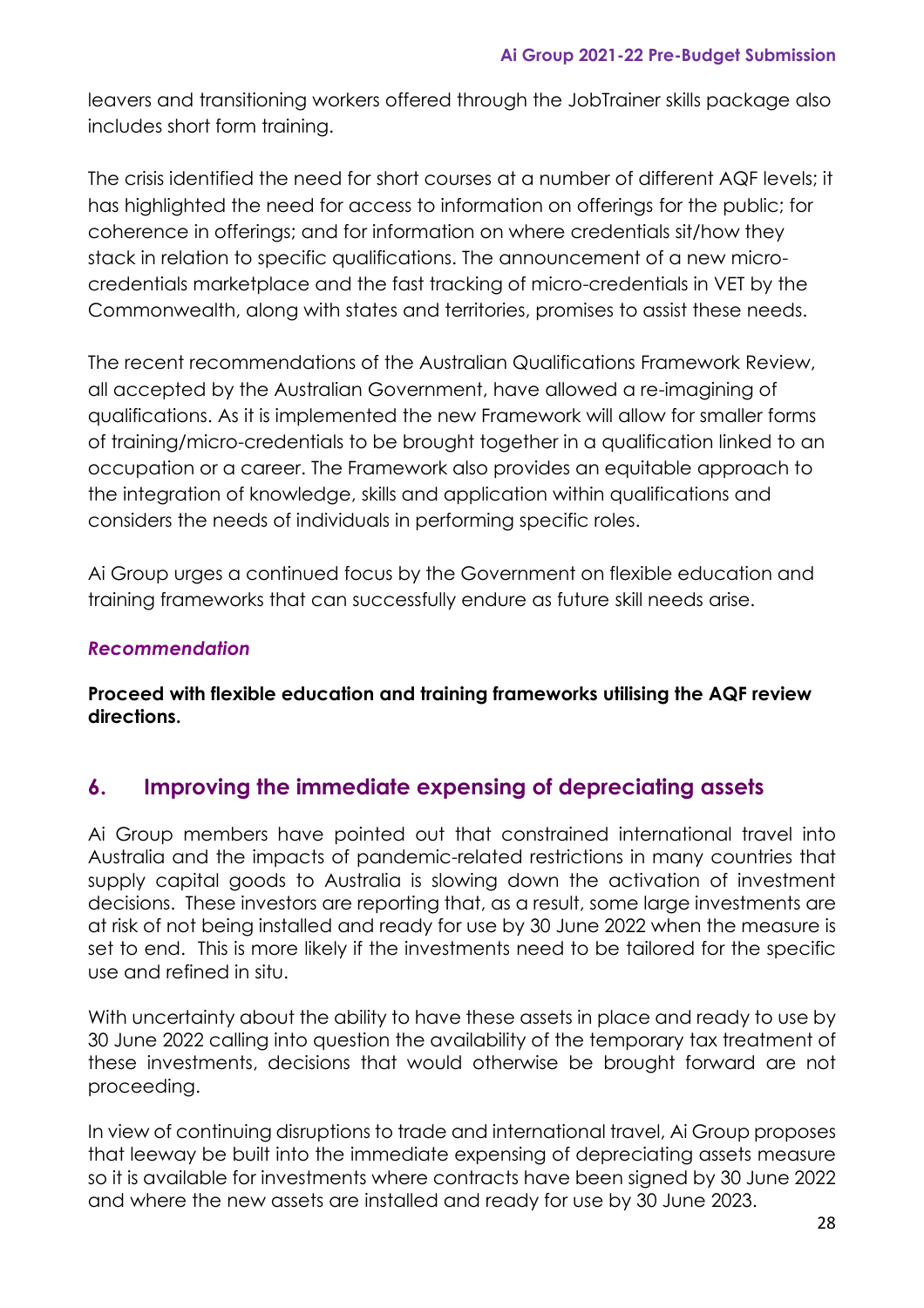# **7. Lifting businesses' digital capabilities**

The 2020/21 Budget affirmed the Government's laudable commitment to invest almost \$800m over four years in the JobMaker Digital Business Plan (JDBP) to accelerate digital technology uptake and remove outdated regulatory barriers. This initiative has the potential to build on the rapid leaps taken in the adoption of digital capabilities as businesses, employees and the broader community adapted to Covid-19 disruptions.

While the major task will be to further develop and roll out the JDBP, there are two areas of focus in removing obstacles relating to the plethora of regulation associated with digital technologies and cyber security that are impacting and will continue to impact on business uptake.

Ai Group recommends:

- Both for new and existing areas of digital regulation, regulatory agencies should be sufficiently resourced and encouraged to ensure efficient regulatory practices, including by developing digestible information about business obligations and compliance.
- Where appropriate, resources should also be allocated to assist businesses and other organisations to build familiarity with regulatory obligations and to help them upskill and develop new compliance processes and practices.

# **8. Climate and energy**

The Government has made some significant recent commitments in climate and energy, including extending Climate Solutions Fund funding in the 2019-20 Budget and ARENA funding in the 2020-21 Budget. However, much remains to be done to build a new energy advantage and a successful transition to net zero emissions. We suggest two areas for substantial further action in the 2021-22 Budget: energy efficiency and hydrogen.

# **8.1 Energy efficiency**

Improving energy efficiency and energy management across the economy offers multiple benefits: lower energy bills and reduced exposure to energy prices; reduced pressure on, and cost of, energy systems; improved health and comfort; lower emissions; and intense immediate economic activity – not just in construction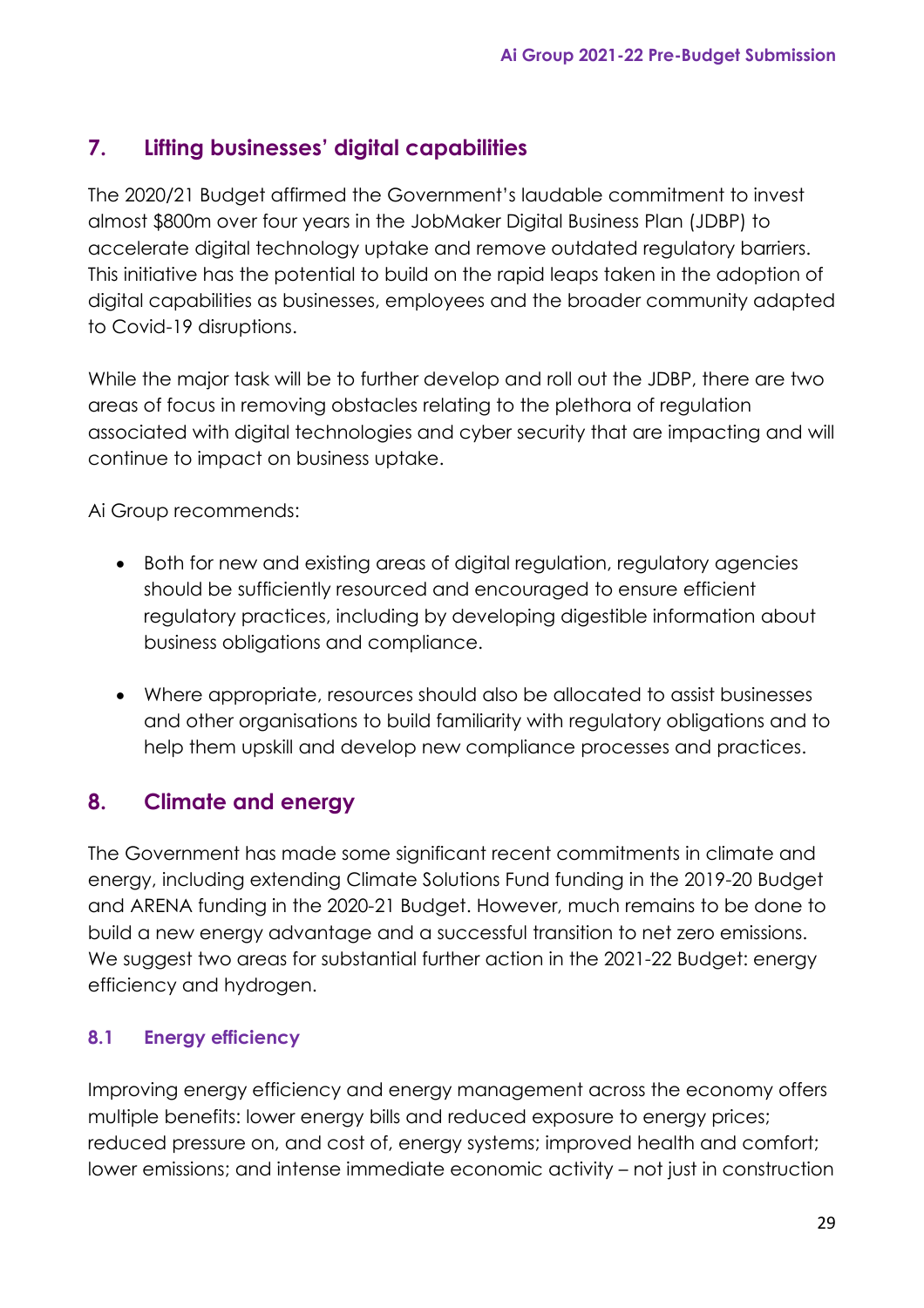and trades, but in the manufacturing and retail supply chains that provide building materials and smart appliances.

Large opportunities exist to upgrade private and public housing, commercial buildings, public buildings, agriculture and industry. Different policy approaches will be appropriate to different sectors. Demand reduction is also currently a missing pillar of the Government's strategy on natural gas.

Some of the States have already announced policies to encourage energy efficiency upgrades, but not all have done so and they have not covered all opportunities. We encourage the federal Government to support help build on these steps by:

- By offering matching funds for new or additional state and territory policies announced, with a requirement for information-sharing on these programs between jurisdictions;
- Leveraging the \$43 m that ARENA has to support large energy user studies on opportunities for energy cost reduction by committing to capital grants for opportunities taken up on a matched-funding basis. This would deliver dramatic progress on the process heat improvements identified by ARENA and create more than 7,000 job-years of employment.
- Add further Federal initiatives where State policies are lacking. Private housing and agriculture seem set to be missed; substantial matched funding for efficiency upgrades in these areas would be extremely useful.

# **8.2 Hydrogen**

The initial Low Emissions Technology Statement sets out worthy goals for cost reduction of a set of technologies, including hydrogen production. However, these cost goals will only be met with the combination of strong learning effects and many doublings in global installed capacity. Australian policies so far announced are helpful but will not be enough to fund, or make privately investable, sufficient mass rollout to reach the cost goals.

Globally, other major economies including the European Union, France, Germany, Japan and Korea are committing large resources to expand hydrogen, so Australian investment will add to global progress rather than going to a technology that never reaches critical scale. Australia has much to gain from a global hydrogen economy, and much to lose if we miss out while long-term demand for current high-emissions exports declines. Our refining and chemicals sectors face serious and intensifying economic challenges that threaten energy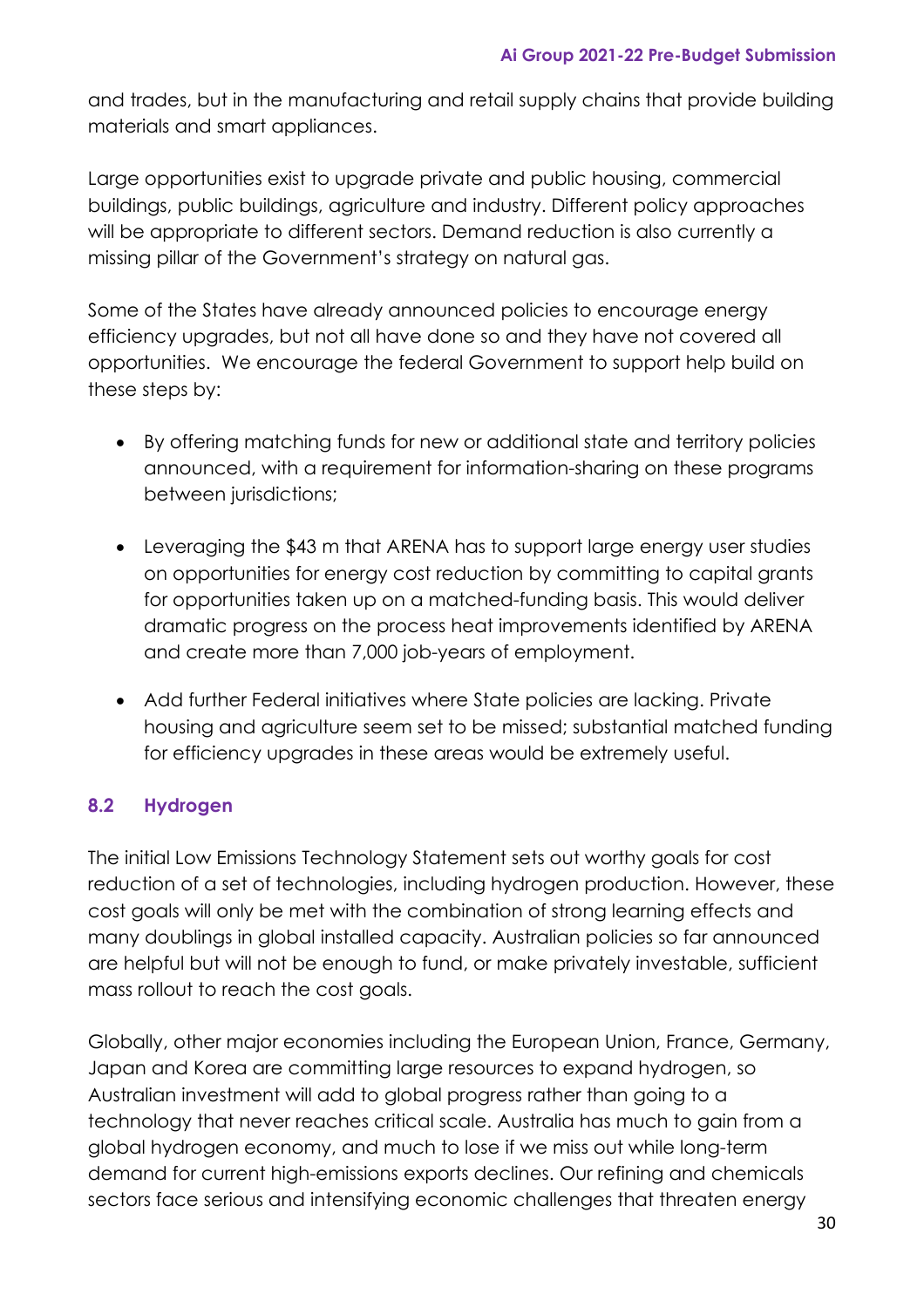security and critical industry supply chains and need viable longer-term transition options as well as nearer-term stopgaps. Hydrogen production technologies are sufficiently mature to allow substantial scale-up to economically meaningful projects.

Ultimately hydrogen could be cheaper than natural gas is today and this can be accelerated with investment in installed capacity.

The Government should consult widely on options for a large long-term scheme to support rollout of hydrogen, and potentially other relevant technologies such as biogas. In the meantime, it should allocate at least a further \$500m for an expanded second round of ARENA's existing \$70m hydrogen deployment funding round. The first round attracted \$1b in applications for \$3b in total project value.

# **9. Circular economy and waste**

Waste and circular economy remain areas of critical importance for Australia. Industry has welcomed recent initiatives in this area, notably the Product Stewardship Investment Fund, the Recycling Modernisation Fund and the Product Stewardship Centre of Excellence. However, the well-documented lack of markets for recycled products in Australia remains of concern.

While innovation encouraged by existing funding arrangements may assist, more needs to be done as Australia faces significant challenges around recycling contaminants and our comparatively small market for recycled input material alongside the changing requirement for domestic recycling associated with constraints on waste exports.

Ongoing gaps between the price of virgin materials and the cost of recovered materials remains a barrier to increased demand and use. To further support the development of a viable domestic recycling industry, Ai Group proposes the Government undertake a review to identify the best ways to address cost gaps and reward greater use of recovered materials.

# **10. Population and immigration**

With normal channels of inflow of permanent and temporary residents severely disrupted, Ai Group proposes the following initiatives:

• While maintaining rigorous and effective procedures, the federal government should work with the states and territories to expand the capacity of quarantining arrangements including to accommodate greater numbers of returning Australian citizens.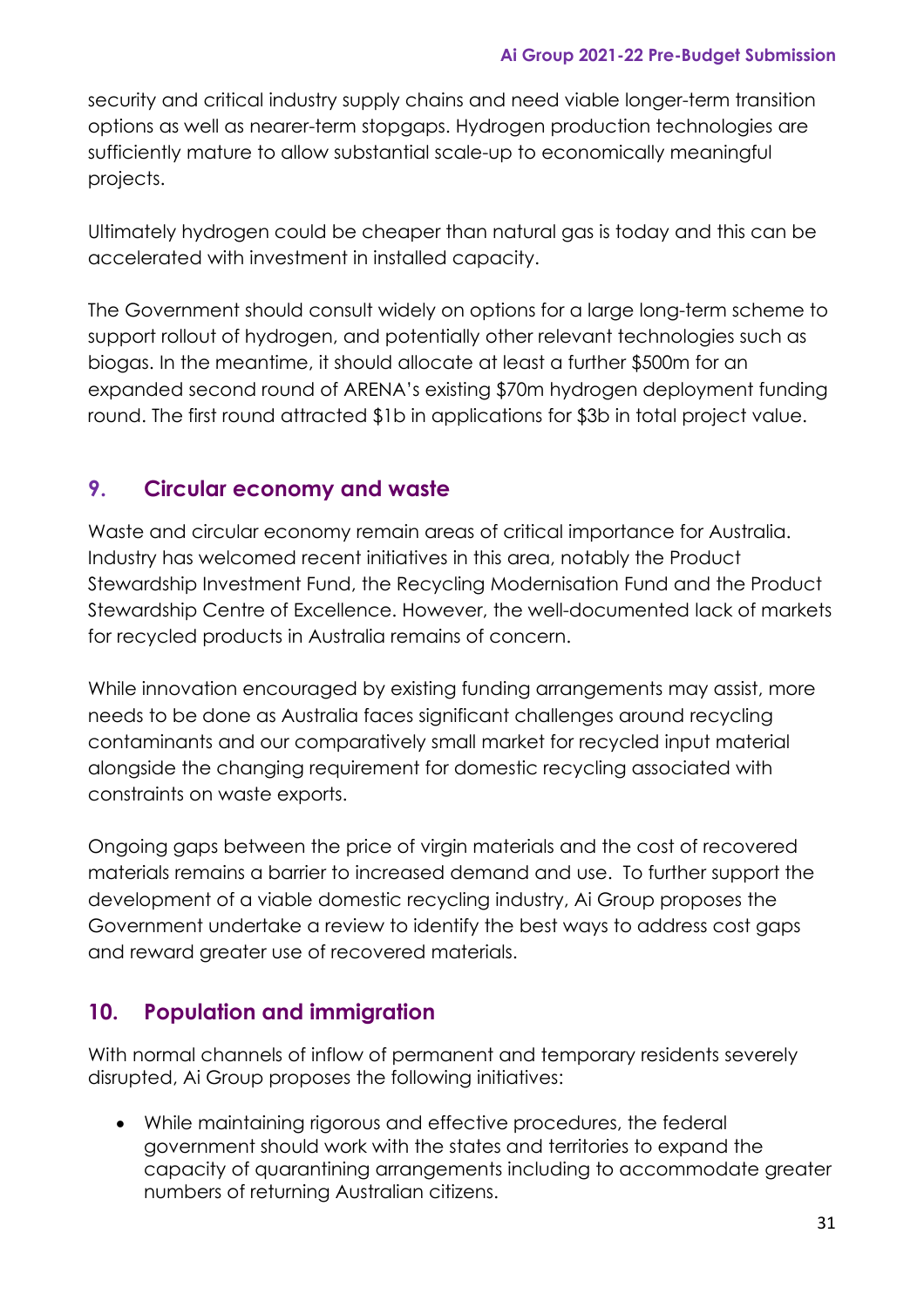- Within the capacity of safe and effective quarantining, every effort should be made to facilitate the inflow of skilled migrants required to secure recovery and growth of domestic activity;
- Measures should be taken to ensure that in-country temporary workers are more readily able to become permanent migrants free from the restrictions associated with visa categories that currently do not permit a pathway to permanent migration. For example, the Short-Term stream of the 482 visa does not provide a pathway to permanent residence – this should be lifted for those currently in Australia. This would add much-needed flexibility and mobility to the workforce.

Looking beyond the current year, Ai Group urges a return as soon as possible to the annual migration cap to its previous level of 190,000 and for a further strengthening of the focus on skilled migration categories.

# **11. Vaccine nationalism and regional support**

Australia can be proud of taking an early position to reject export controls on medicine and PPE as the world struggled to respond to the COVID-19 crisis. We can also take pride in our quick commitments to provide vaccines and distribution advice to our Pacific and ASEAN neighbours.

This could be backed by considering further resourcing of the provision of vaccines and distribution advice and support and by Australia taking a leading role in speaking against vaccine nationalism and calling for the G20 to work to ensure that less developed countries have safe and ready access to vaccines.

# **12. Remodelling the Fair Entitlements Guarantee**

The Fair Entitlements Guarantee (FEG) is excessively generous to employees covered by enterprise agreements with very generous redundancy entitlements. As currently structured, the scheme is very inequitable between different employees. Upon insolvency, why should one employee receive hundreds of thousands of dollars in compensation from the FEG because their union succeeded in forcing their employer to agree to a redundancy package of four weeks per year of service with no ceiling on payments, when most other employees are only entitled to the minimum redundancy entitlements in the National Employment Standards?

Unless the scheme is restructured, the increased cost of FEG to the budget is likely to be very substantial, due to the increase in insolvencies as a result of the pandemic. There is a significant risk of a marked increase in insolvencies when the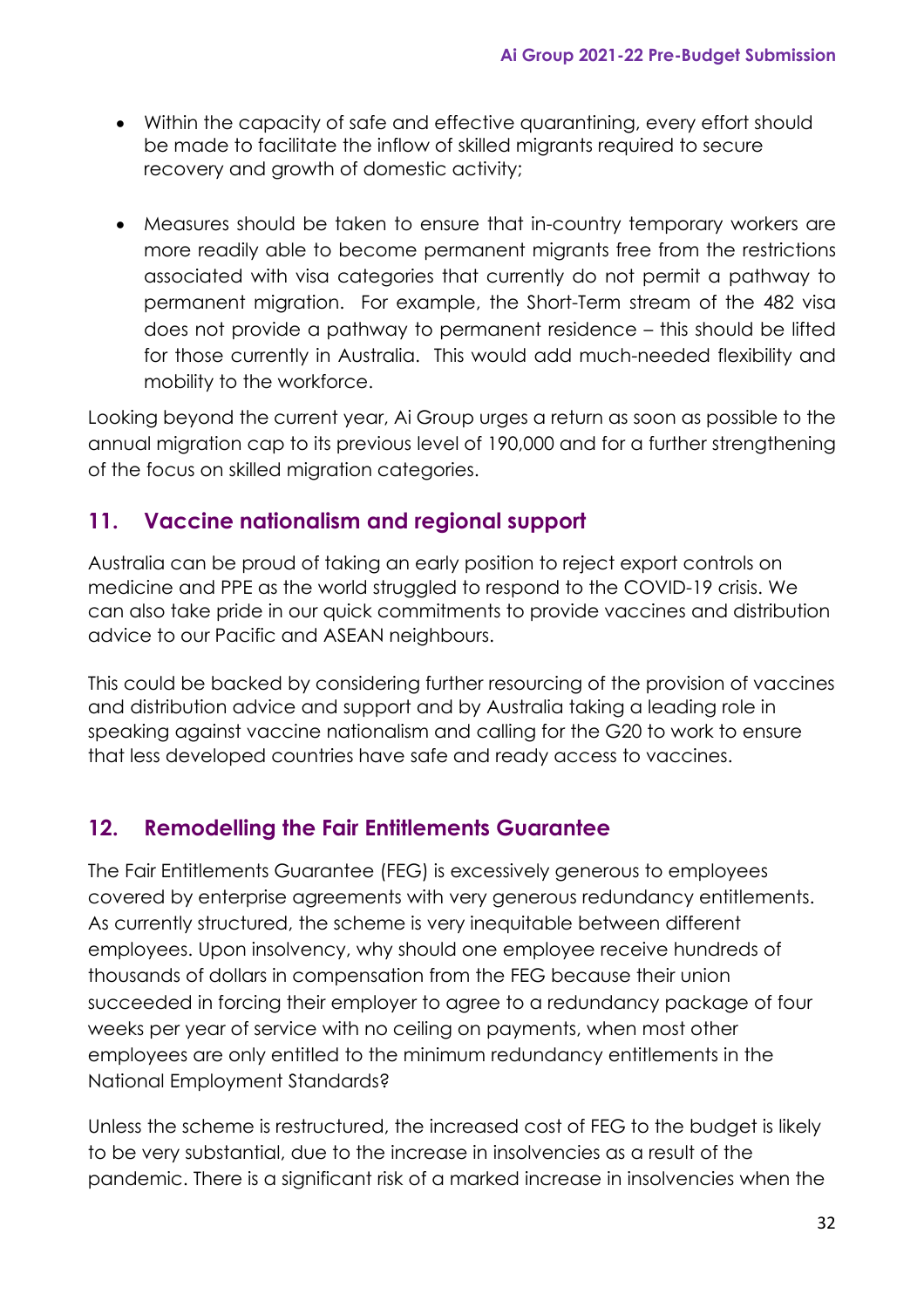Jobkeeper scheme ends. The collapse of even one large business with generous redundancy entitlements could lead to a cost of hundreds of millions to the budget.

A further very significant risk to the budget arises from the current uncertainty about the meaning of a 'casual employee' and the consequent risk that employees engaged as casuals will succeed with 'double dipping' claims for annual leave, redundancy pay and other entitlements. This issue presents major budgetary risks with respect to the FEG. The present lack of certainty around the meaning of a 'casual employee' provides an incentive to casuals engaged by insolvent businesses to pursue 'double-dipping' claims under the FEG. A claim of this type is currently before the Federal Court of Australia (see Kyle [Warren](https://aus01.safelinks.protection.outlook.com/?url=https%3A%2F%2Fwww.comcourts.gov.au%2Ffile%2FFederal%2FP%2FNSD302%2F2019%2Factions&data=04%7C01%7CPeter.Burn%40aigroup.com.au%7Cc6b891aebe9d4c5fcd8008d8c326a65b%7C44d2a60aa6b94f59a947db15a5e058c5%7C0%7C0%7C637473918048386340%7CUnknown%7CTWFpbGZsb3d8eyJWIjoiMC4wLjAwMDAiLCJQIjoiV2luMzIiLCJBTiI6Ik1haWwiLCJXVCI6Mn0%3D%7C1000&sdata=JC0lhwZnPYot92gIuSxKB1GKGMQTUFONTxVGYNSs%2B%2FQ%3D&reserved=0) v Secretary, Department of Jobs and Small Business, [NSD302/2019\)](https://aus01.safelinks.protection.outlook.com/?url=https%3A%2F%2Fwww.comcourts.gov.au%2Ffile%2FFederal%2FP%2FNSD302%2F2019%2Factions&data=04%7C01%7CPeter.Burn%40aigroup.com.au%7Cc6b891aebe9d4c5fcd8008d8c326a65b%7C44d2a60aa6b94f59a947db15a5e058c5%7C0%7C0%7C637473918048386340%7CUnknown%7CTWFpbGZsb3d8eyJWIjoiMC4wLjAwMDAiLCJQIjoiV2luMzIiLCJBTiI6Ik1haWwiLCJXVCI6Mn0%3D%7C1000&sdata=JC0lhwZnPYot92gIuSxKB1GKGMQTUFONTxVGYNSs%2B%2FQ%3D&reserved=0). We understand that the applicant's costs in the case are being funded by the CFMMEU (Mining and Energy Division) as a test case.

The Fair Work Act needs to be amended to define a 'casual employee' in a manner which aligns with the existing industry practice and with the approach taken in modern awards. The Act needs to clarify that an employee engaged as a casual and paid a casual loading is not entitled to the benefits that the casual loading has been paid in lieu of. The Act also needs to be amended to prevent existing and past casual employees who have been paid a casual loading pursuing 'double-dipping' claims for annual leave, sick leave, redundancy pay or other entitlements. The Government's *Fair Work Amendment (Supporting Australia's Jobs and Economic Recovery) Bill 2020* addresses these issues and it is essential that the Bill is passed by Parliament as soon as possible.

# **13. Improving the integrity of tobacco taxation**

Ai Group proposes that the federal Government adopt the recommendations of the Parliamentary Joint Committee on Law Enforcement's 2020 report *Illicit Tobacco* to take further steps to improve enforcement in relation to the distribution of tobacco products have not been subject to tobacco excise. While recent steps have significantly improved the integrity of tobacco taxation, the further improvements should be made including to ensure there is a more level playing field for businesses that are currently being undermined by the distribution of illegal tobacco products.